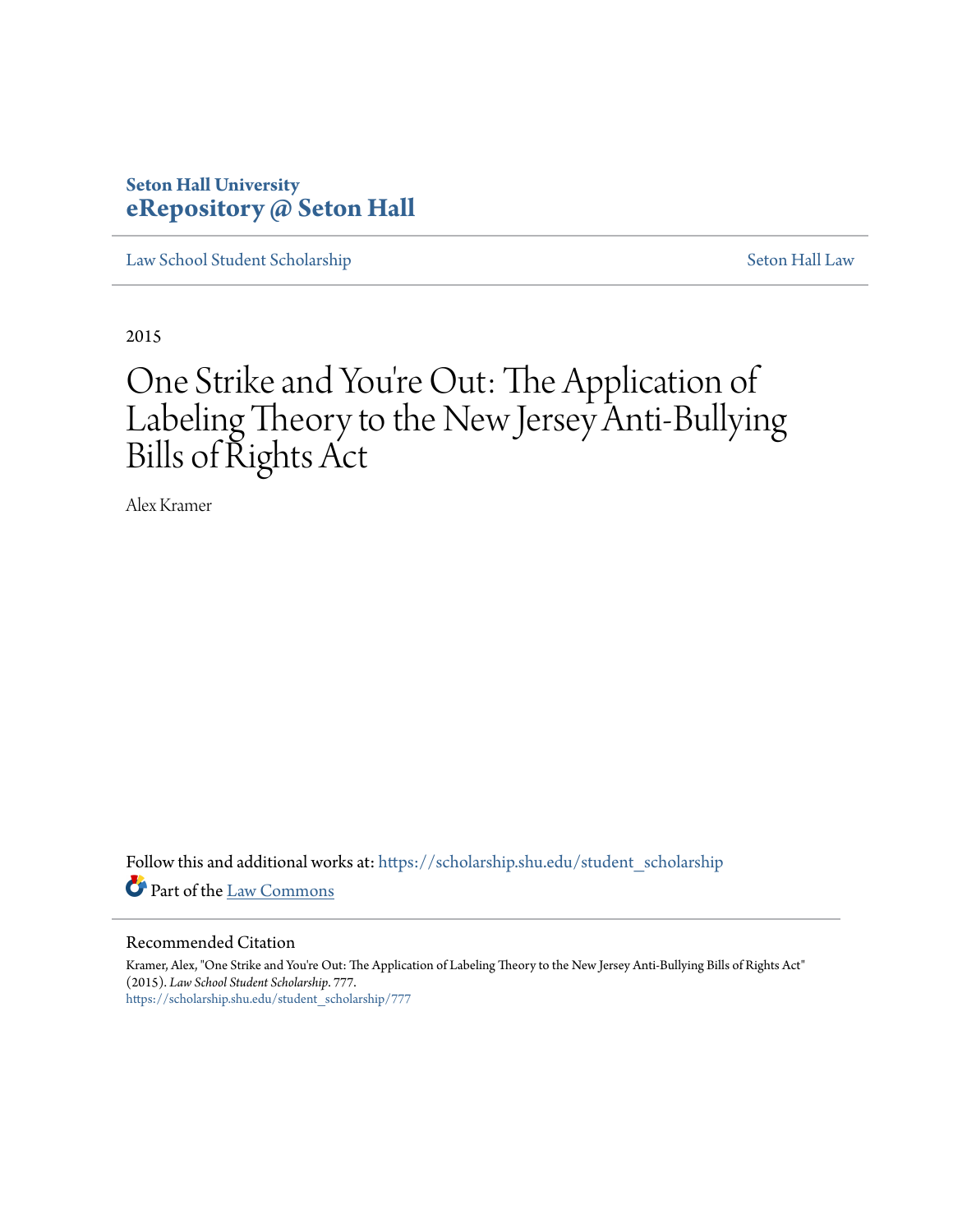### Alex Kramer

### <span id="page-1-0"></span>I. Introduction

<span id="page-1-1"></span>How can a country with forty-nine anti-bullying statutes continue to have a significant bullying problem?<sup>1</sup> Though bullying is not a new issue in America,<sup>2</sup> over the past few years, the media has discussed bullying incidents with increased frequency.<sup>3</sup> From stories about students being bullied by students,<sup>4</sup> to stories about students being bullied by teachers,<sup>5</sup> it seems we can never do enough to stop the bullying problem. What are we doing wrong?

At some point, America decided that labeling children as bullies and punishing them was an appropriate response to the problem. But there is something discomforting about labeling a child as a bully. Children change significantly as they develop and grow, so attaching a label with any permanency is inherently misguided.<sup>6</sup> A label that sticks can lead teachers, parents, and peers

<span id="page-1-2"></span>J.D. Candidate, 2015, Seton Hall University School of Law; H.B.A., *magna cum laude*, 2012, University of Delaware.

<sup>1</sup> JAMES C. HANKS, SCHOOL BULLYING: HOW LONG IS THE ARM OF THE LAW 1 (Leslie Kerosa ed., 2012). Montana is the only state without anti-bullying laws. *Montana Anti-Bullying Laws and Policies*, STOPBULLING.GOV, http://www.stopbullying.gov/laws/montana.html (last visited Feb. 8, 2014).

<sup>2</sup> Samantha Neiman, Brandon Robers & Simone Robers, *Bullying: A State of Affairs*, 41 J.L. & EDUC. 603, 604 (2012) ("Historically, school bullying has not received a great deal of attention from academic researchers, and policy-makers or the general public.").

<sup>3</sup> *See* Jamie Gumbrecht, *Are We Too Quick to Cry 'Bully'?*, CNN (Oct. 8, 2013),

http://www.cnn.com/2013/10/04/living/schools-bullying-definition-overuse (arguing that the word "bully" has been overused in the past few years and applied to many different situations); *see also* Neiman, Robers & Robers, *supra* not[e 2,](#page-1-0) at 604 ("Recently however, the topic has seen a resurgence of attention from school personnel, researchers, policy-makers and the general public as several isolated cases of student suicide have garnered national media attention.").

<sup>4</sup> *See N.J. School District to Pay \$60k to Former Bullied Student*, COURIER-POST (Sept. 19, 2013), http://www.courierpostonline.com/article/20130920/NEWS02/309200028/ (discussing a \$60,000 reward to a former student from the Old Bridge Board of Education for not effectively handling the student's allegations of being bullied by another student).

<sup>5</sup> *See* John Mooney, *State's Tough New Anti-Bullying Legislation Isn't Just For Kids*, NJ SPOTLIGHT (Aug. 7, 2013), http://www.njspotlight.com/stories/13/08/06/state-s-tough-new-anti-bullying-law-isn-t-just-for-kids/ (describing an allegation that a teacher made a student eat food from the trash); *see also K.T. v. Bd. of Educ. of Deerfield*, N.J. DEP'T OF EDUC. (July 30, 2013), http://www.state.nj.us/education/legal/commissioner/2013/jul/278-13.pdf (stating that a teacher made a student eat a bagel out of the trash in front of other students in the classroom).

<sup>6</sup> Jill Vetstein, *Labeling Bullies is Like Labeling a Child as a Permanent Mistake Maker*,

NURTURINGPARENTSANDTEACHERS.COM (Apr. 1, 2013), http://www.nurturingparentsandteachers.com/labelingbullies-is-like-labeling-a-child-as-a-permanent-mistake-maker/ (arguing that the bully label sets children up for failure).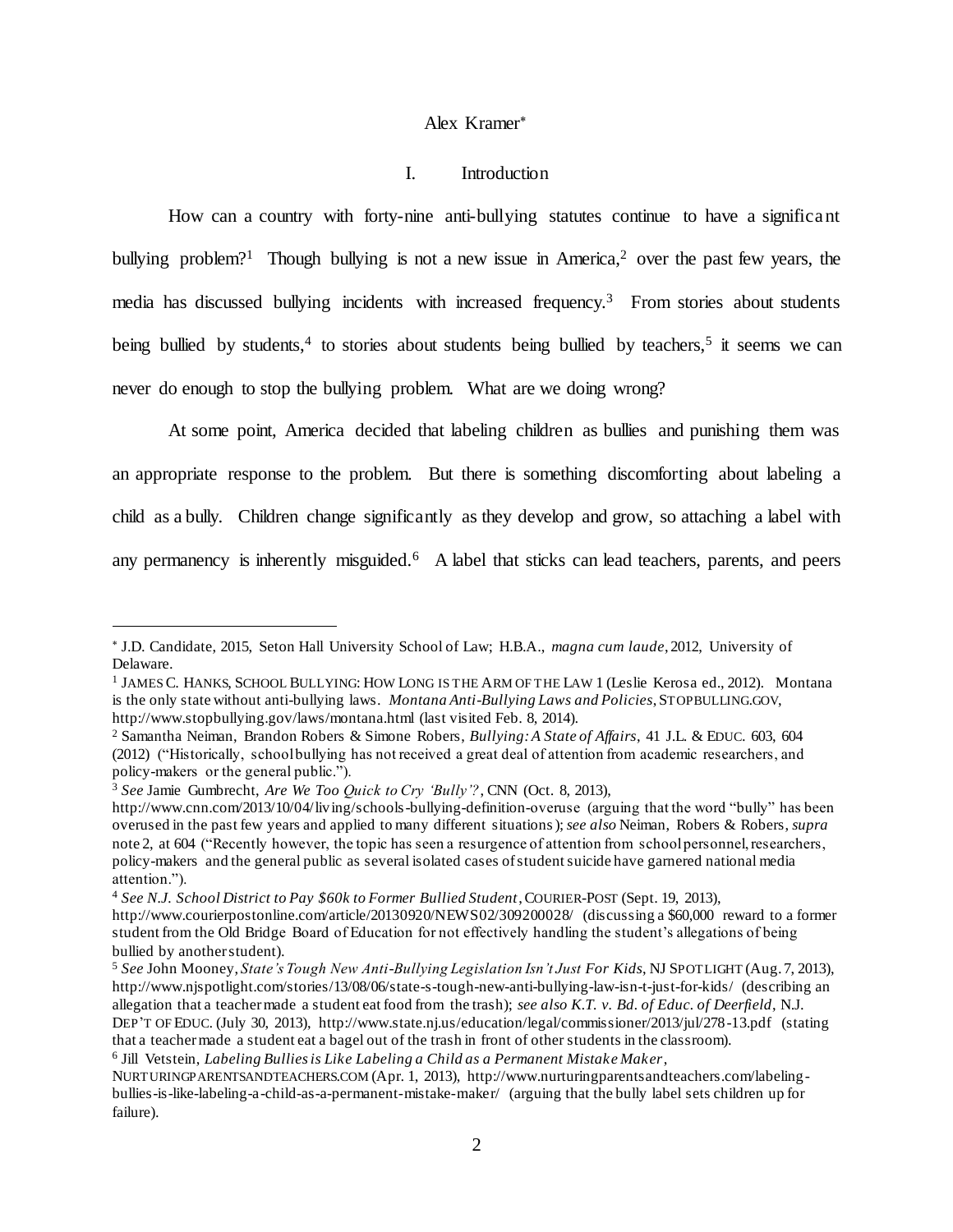<span id="page-2-0"></span>to treat a child differently than his or her classmates—a practice which can have long-lasting effects on the psyche of the child.<sup>7</sup> Moreover, children who are labeled as bullies may start to behave in accordance with the label, and act out even more than before they were labeled.<sup>8</sup> Labeling theory, a sociological account about deviance, explores this series of events.<sup>9</sup>

No federal law explicitly deals with bullying,<sup>10</sup> but most states have enacted their own legislation to address the problem.<sup>11</sup> None of the forty-nine states that passed anti-bullying laws, however, cited labeling theory as a major consideration.<sup>12</sup> The failure to consider this theory is short-sighted because the labels imposed by anti-bullying laws can have long-term effects.<sup>13</sup> When legislatures consider passing or amending anti-bullying laws, the consequences of labeling theory should be considered and discussed.

<span id="page-2-1"></span>In 2011, the New Jersey legislature passed the New Jersey Anti-Bullying Bill of Rights Act<sup>14</sup> ("the Act") in response to several bullying incidents reported in the media,<sup>15</sup> including the suicide of Rutgers University student Tyler Clementi.<sup>16</sup> The Act is cited as the toughest anti-

<sup>7</sup> *Cf.* HOWARD BECKER,OUTSIDERS: STUDIES IN THE SOCIOLOGY OF DEVIANCE 179 (1963) (describing how labeling makes it harder for the labeled person to "continue in routines of everyday life and thus provoke him to 'abnormal actions'").

<sup>8</sup> *Id.* 9 *Id.*

<sup>10</sup> The idea of federal anti-bullying legislation has come up before, but to no avail. *See, e.g.*, H.R. 4776, 108th Cong. (2004), *available at* http://www.govtrack.us/congress/bills/108/hr4776/text (suggesting an amendment to the Safe and Drug-Free Schools and Communities Act to include bullying harassment prevention programs).

<sup>11</sup> *See* HANKS, *supra* not[e 1,](#page-1-1) at 1.

<sup>12</sup> *Cf. Key Components in State Anti-Bullying Laws*, STOPBULLYING.GOV, http://www.stopbullying.gov/laws/keycomponents/index.html (last visited Feb. 8, 2014) (citing eleven key components to anti-bullying laws throughout the states).

<sup>13</sup> *See generally* BECKER, *supra* note [7.](#page-2-0)

<sup>14</sup> N.J. STAT.ANN. § 18A:37-13.2 (West 2013).

<sup>15</sup> *See* Winnie Hu, *Bullying Law Puts New Jersey Schools on Spot*, N.Y. TIMES (Aug. 30, 2011),

http://www.nytimes.com/2011/08/31/nyregion/bullying-law-puts-new-jersey-schools-on-spot.html?pagewanted=all (attributing the passage of the New Jersey Anti-Bullying Bill of Rights Act to public outcry following Clementi's suicide).

<sup>&</sup>lt;sup>16</sup> Tyler Clementi was a victim of cyber-bullying. His roommate used a webcam to broadcast Clementi's sexual acts with another man. Clementi committed suicide after hearing of his roommate's second attempt to broadcast his acts and after much ridicule. TYLER CLEMENTI FOUNDATION, http://www.tylerclementi.org/tylers-story/ (last visited Feb. 8, 2014).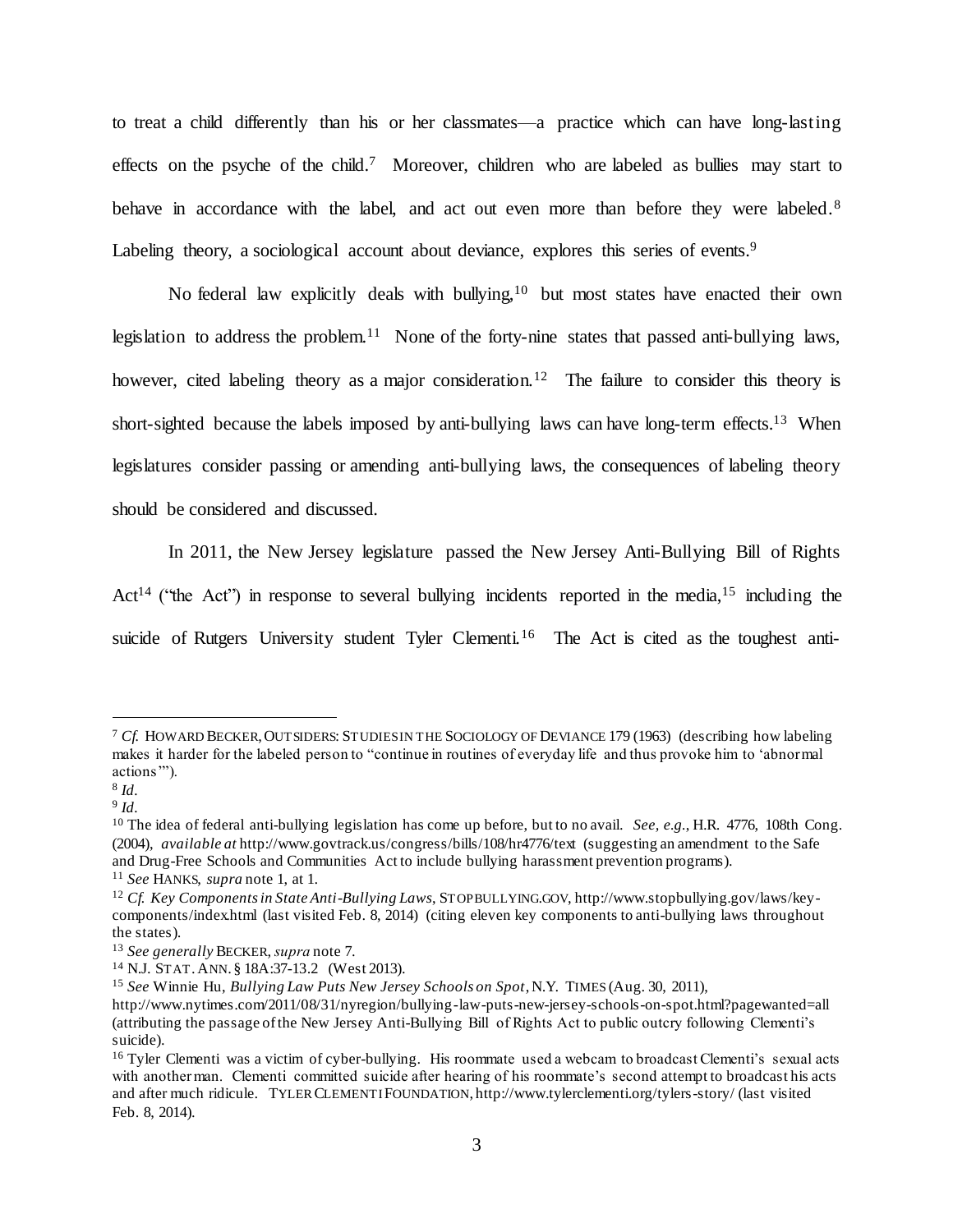bullying legislation<sup>17</sup> in the country.<sup>18</sup> Because of this unique status, the manner in which New Jersey implements its law will set a standard for the other forty-eight states that have anti-bullying legislation.<sup>19</sup> This Comment argues that legislators should consider the implications of labeling theory when they pass or amend anti-bullying legislation. In particular, this Comment examines the New Jersey Anti-Bullying Bill of Rights  $Act^{20}$  from a socio-legal perspective, using labeling theory as the lens for analysis. The use of a socio-legal analysis is premised on the idea that bullying is not just a legal problem, but also a social problem.<sup>21</sup> Thus, insight from sociology specifically, labeling theory—offers ways for the law to deal with the bullying problem.<sup>22</sup>

Part II of this Comment explores labeling theory and how it applies to the bullying context. Part III discusses the legislative history and structure of the New Jersey Anti-Bullying Bill of Rights Act. Part IV applies labeling theory to the Act, and Part V argues that we should change our approach to bullying. Finally, Part VI concludes.

# II. Labeling Theory

<sup>17</sup> *See* Hu, *supra* not[e 15](#page-2-1) ("The law . . . is considered the toughest legislation against bullying in the nation."); *see also* HANKS, *supra* not[e 1,](#page-1-1) at 20–21 ("The toughness of the Anti-Bullying Bill of Rights Act . . . is derived in large part from its procedures."); *see also id.* at 28 ("Other states' laws vary in their stringency. The laws in Massachusetts, New Hampshire, Iowa, Florida, and Oregon have requirements that are also fairly extensive . . . . By contrast, Kansas, Georgia, and South Dakota do not require much more than the adoption of a policy."). <sup>18</sup> Bullypolice.org., a watch-dog organization devoted to reporting on state anti-bullying laws and advocating on behalf of bullied children, gave New Jersey's Act a grade of "A++" in 2010. According to the grading criteria, to

achieve an "A++," a state's statute must include a both cyberbullying clause and a bullying victim's rights clause about getting free counsel (among other requirements). BULLYPOLICE.ORG, http://www.bullypolice.org/grade.html (last visited Feb. 8, 2014).

<sup>19</sup> *See generally* HANKS, *supra* note [1,](#page-1-1) at 21 ("Many antibullying [sic] statutes require local school districts to adopt a policy prohibiting bullying. New Jersey's Anti-Bullying Bill of Rights Act does so as well, but the law does so much more comprehensively than most statutes.").

<sup>20</sup> N.J. STAT.ANN. § 18A:37-13.2 (West 2013).

<sup>21</sup> *See, e.g.*, Leah M. Christensen, *Sticks, Stones, and Schoolyard Bullies: Restorative Justice, Mediation and a New Approach to Conflict Resolution in Our Schools*, 9 NEV. L.J. 545, 562 (2009) ("If the legal system offers little support for victims of bullying, schools need to find alternative ways of preventing bullying and protecting their students from bullying behavior.").

<sup>22</sup> Scholars have commented on a need for a different strategy for dealing with bullying. *Cf.* David P. Farrington & Maria M. Ttofi, *Reducing School Bullying: Evidence-Based Implications for Policy*, 38 CRIME & JUST. 281, 325 (2009) ("New antibullying initiatives should go beyond the scope of the school and target wider systemic factors such as the family.").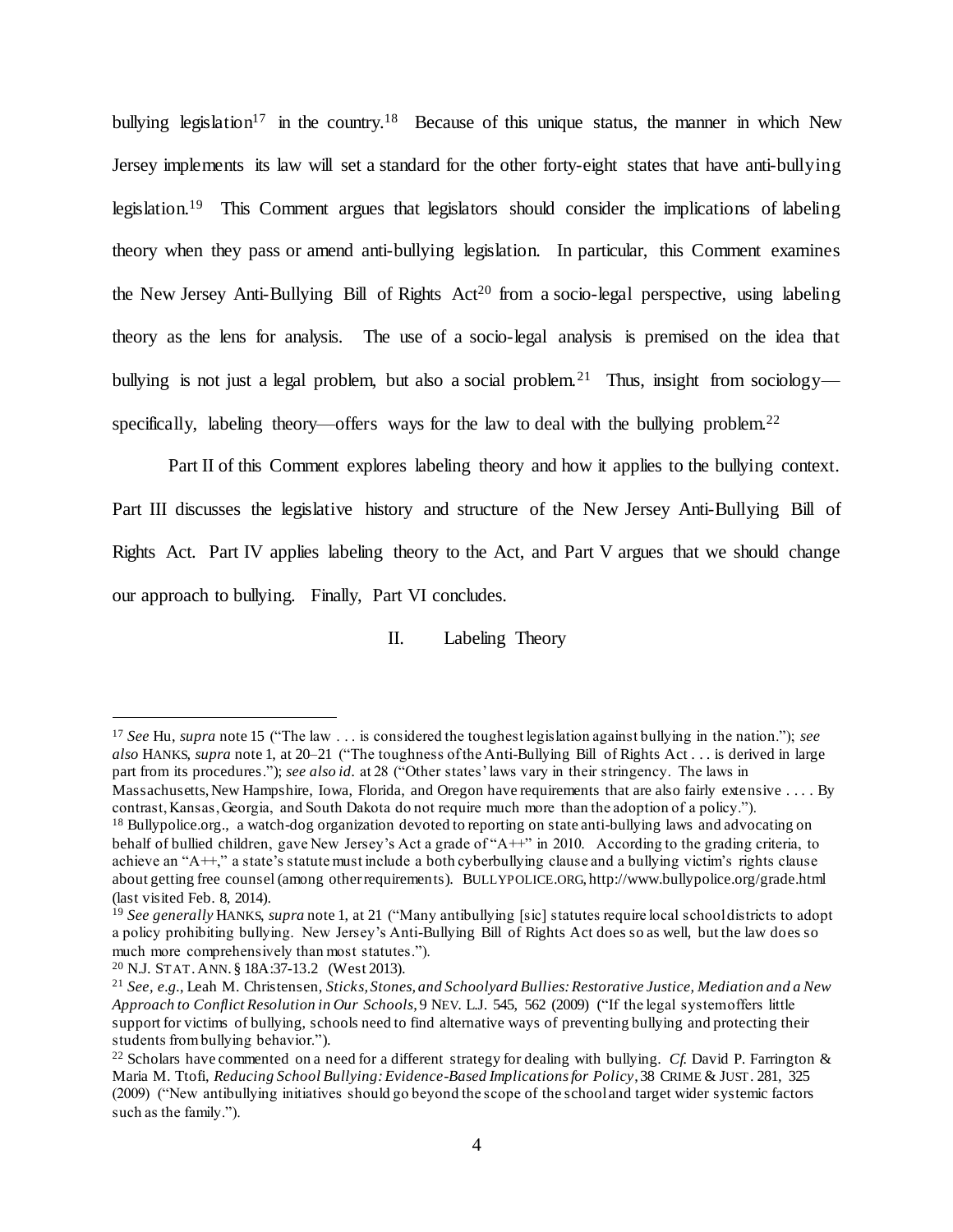Throughout the years, labeling theory has been through various iterations,  $2^3$  but the core foci have remained the same: the processes by which a person is labeled as deviant, and the effects of the deviant label on that person.<sup>24</sup> Howard Becker, an early proponent of labeling theory, illustrated the negative chain of events resulting from labeling in the criminal context:

To be labeled a criminal one need only commit a single criminal offense, and this is all the term formally refers to. Yet, the word carries a number of connotations specifying auxiliary traits characteristic of anyone bearing the label. A man who has been convicted of housebreaking and thereby labeled criminal is presumed to be a person likely to break into other houses; the police, in rounding up known offenders for investigation after a crime has been committed, operate on this premise. Further, he is considered likely to commit other kinds of crimes as well, because he has shown himself to be "without respect for the law." Thus*, apprehension for one deviant act exposes a person to the likelihood that he will be regarded as deviant or undesirable in other respects.*<sup>25</sup>

Drs. Charles Thomas and Donna Bishop articulated the consequences of labeling in a similar way:

The attribution of stigmatizing labels, particularly when that attribution process involves formal agents of social control, initiates a social process that results in altered self-conceptions, a reduction in the availability of conventional opportunities, a restructuring of interpersonal relationships, and an elevated likelihood of involvement in the real or imagined conduct which stimulated initial intervention efforts.<sup>26</sup>

Labeling thus has significant internal and external effects. When individuals are labeled as deviant,

other people treat them like deviants, and the individuals are therefore more likely to behave in

accordance with the label.

<sup>&</sup>lt;sup>23</sup> *Id.* at 1225–26. There have been several versions of labeling theory throughout the years, including a conflict version, functionalist version, symbolic interactionist version, and learning theory version. *Id.*

<sup>24</sup> *Id*. at 1226.

<sup>25</sup> *Id.* at 33 (emphasis added) (analyzing Everett Hughes, *Dilemmas and Contradictions of Status*, 50 AM.J. SOC. 353, 353–59 (1945)).

<sup>26</sup> Charles W. Thomas & Donna M. Bishop, *The Effect of Formal and Informal Sanctions on Delinquency: A Longitudinal Comparison of Labeling and Deterrence Theories*, 75 J. CRIM. L. & CRIMINOLOGY 1222, 1226 (1984).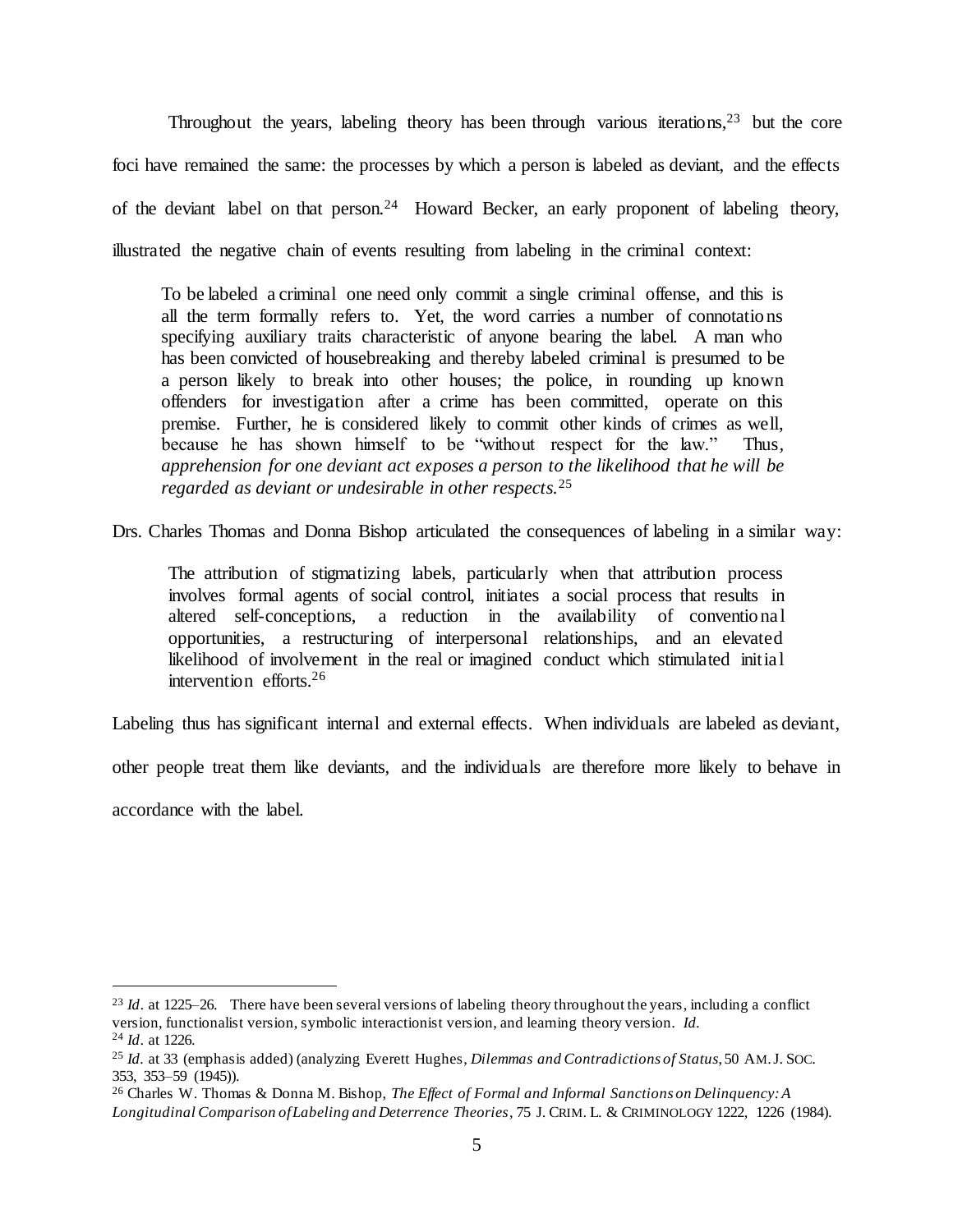<span id="page-5-0"></span>Though some scholars have criticized labeling theory throughout the years,<sup>27</sup> studies have continued to rely on it. Recently, labeling theory has been empirically tested in various contexts.<sup>28</sup> Dara Shifrer published a study in 2013 about how parents and teachers treated tenth grade students labeled as having learning disabilities.<sup>29</sup> Applying labeling theory, Shifrer hypothesized that teachers would have lower expectations for students who had learning disabilities than for those who otherwise performed equally but were not labeled with learning disabilities.<sup>30</sup> Shifrer also expected teachers to be "more likely to perceive disabilities" in students who were labeled as having learning disabilities.<sup>31</sup> The study used data from the Education Longitudinal Survey of 2002, which included 11,740 students, and concluded that "teachers and parents hold significantly lower educational expectations for adolescents labeled with [learning disabilities] than they do for similarly achieving and behaving adolescents not labeled with disability, and these lower expectations contribute to labeled adolescents' lower educational expectations for themselves."<sup>32</sup> Moreover, the study found that the label not only dictated the parents' and teachers' expectations of the students, but also negatively affected the students' own expectations of themselves.<sup>33</sup> This

<sup>27</sup> Howard Becker recognized that labeling theory did not have all of the answers. *See* BECKER, *supra* not[e 7,](#page-2-0) at 179. For example, Becker noted that labeling theory does not offer the sole answer to the etiological question of

deviance. *Id.* Becker wrote, "[t]he degree to which labelling [sic] has such effects is, however, an empirical one, to be settled by research into specific cases rather than by theoretical fiat." *Id.* Other sociologists have criticized labeling theory for its "problem of limited applicability," for "its overemphasis upon official as opposed to unofficial reactions to deviance." Joseph A. Scimecca, *Labeling Theory and Personal Construct Theory: Toward the Measurement of Individual Variation*, 68 J. CRIM. L. & CRIMINOLOGY 652, 652 (1977) (addressing the criticisms of labeling theory that have developed).

<sup>28</sup> *See* Dara Shifrer, *Stigma of a Label: Educational Expectations for High Schools Students Labeled with Learning Disabilities*, 54 J. OF HEALTH &SOC. BEHAV. 462, 464 (2013); *see also* Sarah Mustillo, Kristen Budd & Kimber Hendrix, *Obesity, Labeling, and Psychological Distress in Late-Childhood and Adolescent Black and White Girls: The Distal Effects of Stigma*, 76 SOC. PSYCHOL. Q. 268, 271 (2013).

<sup>29</sup> *See* Shifrer, *supra* not[e 28,](#page-5-0) at 464. The learning disability label was imposed by the school. *Id.* <sup>30</sup> *Id.*

<sup>31</sup> *Id.* at 462.

<sup>&</sup>lt;sup>32</sup> *Id.* at 469. The study noted that the learning disability label had a much smaller effect on the parents' expectations than it did on the teachers', probably because the label manifested itself in the school context and teachers conducted the evaluations of students that led to the learning disability label. *Id.* at 474, 476. <sup>33</sup> *See* Dara Shifrer, *Stigma of a Label: Educational Expectations for High Schools Students Labeled with Learning* 

*Disabilities*, 54 J. OF HEALTH & SOC. BEHAV. 462, 474 (2013).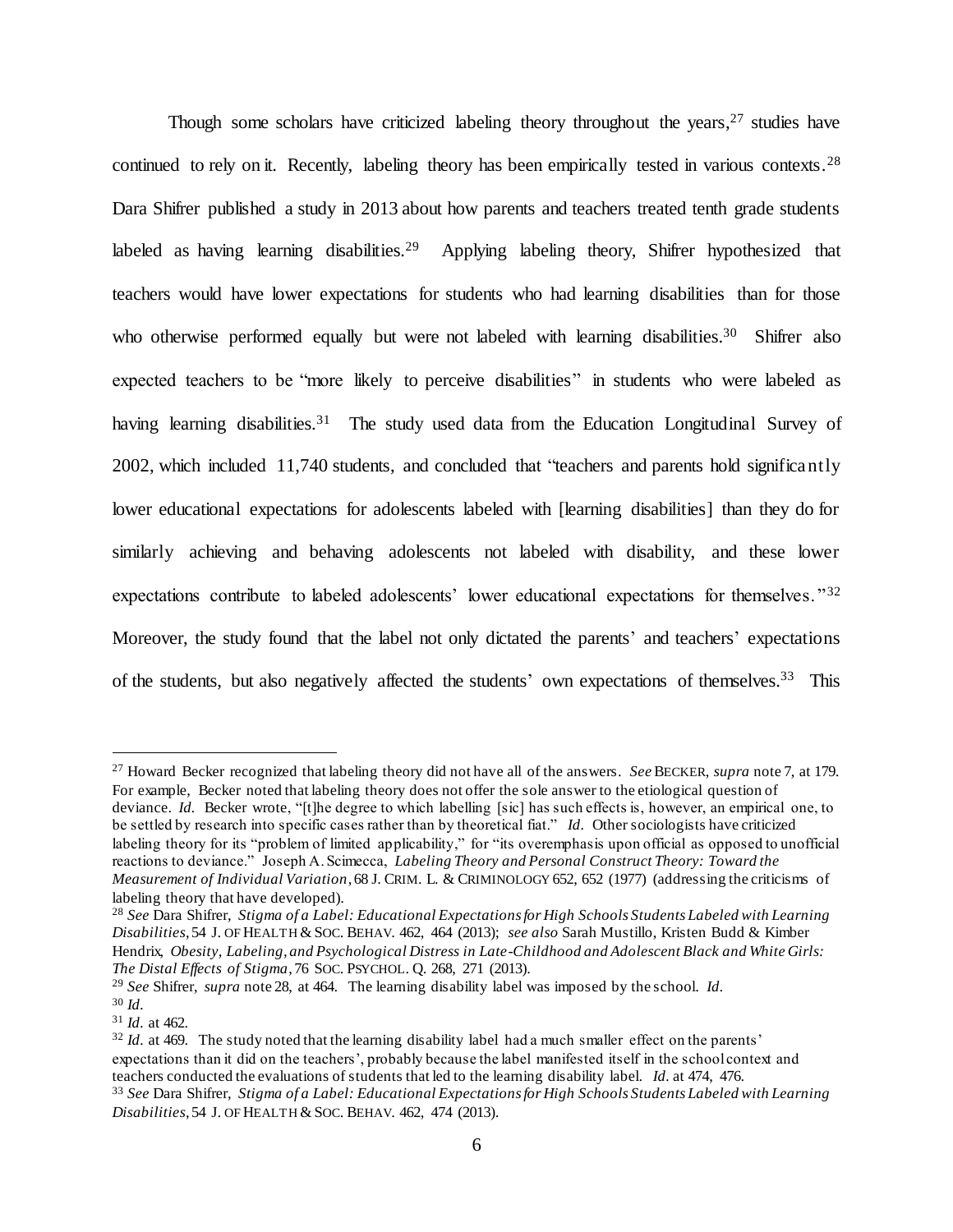result is consistent with labeling theory, which suggests that students will internalize the perceptions of those around them. 34

Bullying and learning disabilities are not completely congruent concepts, since professionals rely upon objective measures to identify learning disabilities, while no similar measures exist in the bullying context.<sup>35</sup> Nevertheless, like learning disabilities, the bully label is often imposed in the school context, which illustrates why we should be concerned about teachers labeling students as bullies.<sup>36</sup> That label, like the label of "learning disabled," can negatively affect teacher and parental expectations, as well as students' perceptions of themselves.

Labeling theory has also been tested outside of the school context. Sarah Mustillo, Kristen Budd, and Kimber Hendrix published a study in 2013 that used modified labeling theory to analyze the short-term and long-term psychological effects of the "obese" label and accompanying stigma on white and black girls aged nine to twenty-one.<sup>37</sup> Modified labeling theory posits that "the prejudices of other people may be solely anticipated by the individual with the stigmatizing condition for identity to be susceptible to negative outcomes. No direct action by others is necessary to produce harm."<sup>38</sup> The study used two methods to determine psychological distress:

 $\overline{a}$ 

<sup>36</sup> The potential negative consequences of labeling or categorizing children based upon learning problems have been addressed by other researchers as well. *See generally* Madeleine C. Will, *Educating Children with Learning Problems: A Shared Responsibility*, 52 EXCEPTIONAL CHILDREN 411 (1986), *available at* http://eden.rutgers.edu/~nork/SNS/Educating%20Children%20with%20learning%20problems.pdf ("[R]ather than emphasizing categorization or labeling . . . children and youth with special learning needs should be able to receive instruction that is tailored to their specific and individual needs, without suffering then nega tive effects of social stigma."); *see also* Steve Graham & Ann Dwyer, *Effects of the Learning Disability Label, Quality of Writing Performance, and Examiner's Level of Expertise on the Evaluation of Written Products*, 5 J. OF LEARNING DISABILITIES317, 317–18 (1987) (exploring how the learning disability label could affect how examiners grade essays).

<sup>34</sup> *Id.*

<sup>&</sup>lt;sup>35</sup> *Id.* Though certain measures are relied upon to diagnose learning disabilities, there is a great deal of criticism in the psychology field regarding the accuracy and consistency of the diagnostic measures used. *See* Shifrer, *supra* not[e 28,](#page-5-0) at 464 (explaining the problems with learning disability diagnostic criteria).

<sup>37</sup> *See* Mustillo, Budd & Hendrix, *supra* not[e 28,](#page-5-0) at 271, 273. <sup>38</sup> *Id.*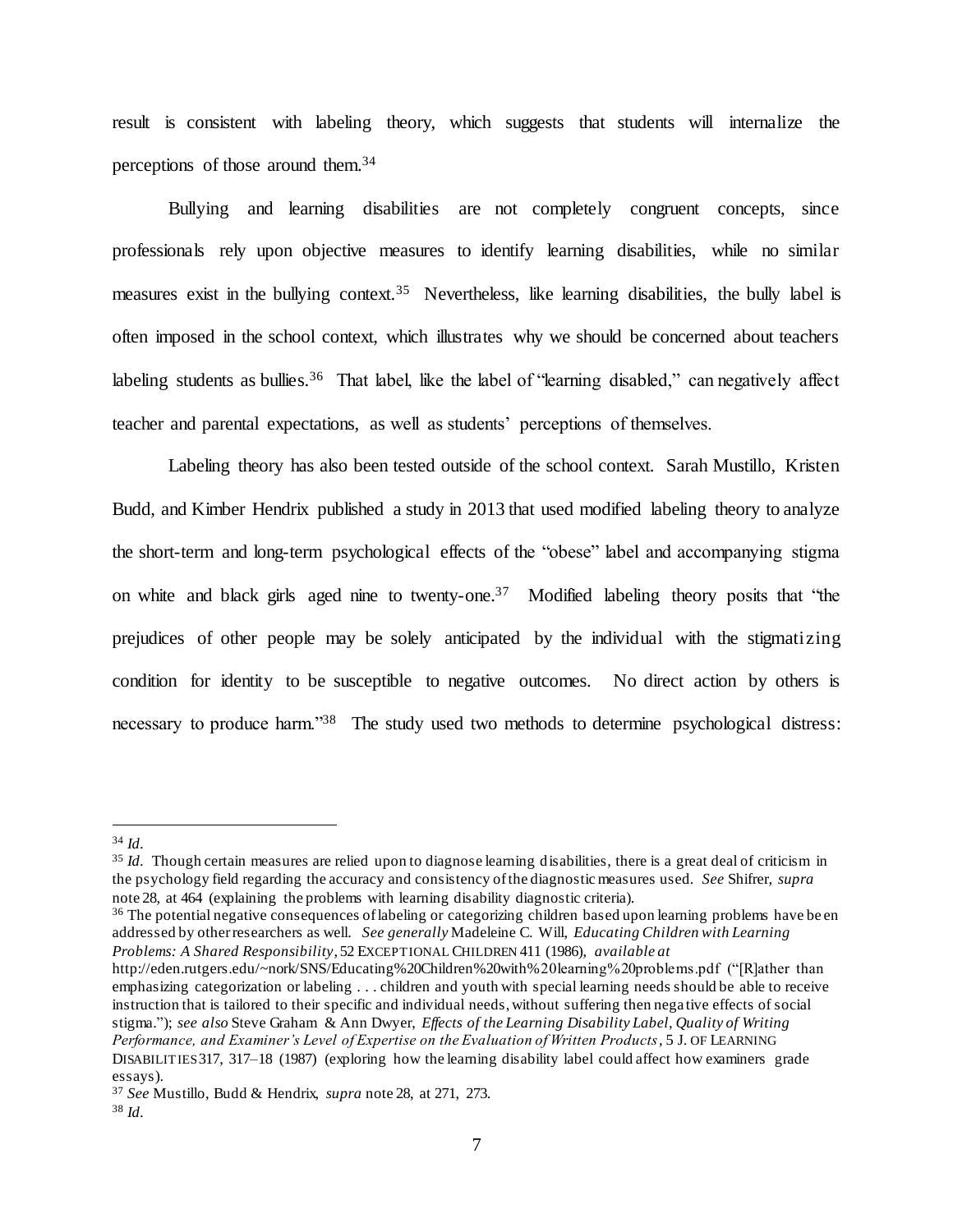one that measured depression symptoms<sup>39</sup> and one that measured stress.<sup>40</sup> The depression scale consisted of twenty questions that "assess[ed] how often during the previous week subjects experienced depressive symptoms, such as not being able to shake the blues, feeling depressed, feeling too tired to do things, [and] feeling sad."<sup>41</sup> The components of the stress scale overlapped with the depression scale and also "assess[ed] the degree to which situations in one's life [were] perceived as stressful."<sup>42</sup>

Mustillo, Budd, and Hendrix found that labeling by both peers and parents had similar effects on the psychological distress of white girls.<sup>43</sup> They also found that the stigma of being overweight affected white girls more than black girls.<sup>44</sup> For white girls, "both obesity and mental health issues persisted through time . . . obesity at each wave was significantly associated with obesity at the next wave and psychological distress at each wave was significantly associated with psychological distress at the next wave."<sup>45</sup> But for black girls, the study "found only short-term effects of obesity on distress through parent and friend labeling and only at ages 11 and 12... [and] there were no long-term effects."46

The Mustillo, Budd, and Hendrix study contributes to the labeling theory literature because it illustrates the short-term and long-term psychological impact of the obesity label imposed by peers and parents on female children and adolescents.<sup>47</sup> Applied to the bullying context, this study

<sup>39</sup> This measure was called the Center for Epidemiological Studies Depression Scale or CES-D. *Id.* at 275.

<sup>40</sup> This measure was called the Perceived Stress Scale, or PSS. *Id.*

<sup>41</sup> *Id.*

<sup>42</sup> *Id.*

<sup>43</sup> *See* Sarah Mustillo, Kristen Budd & Kimber Hendrix, *Obesity, Labeling, and Psychological Distress in Late Childhood and Adolescent Black and White Girls: The Distal Effects of Stigma* , 76 SOC. PSYCHOL. Q. 268, 283–84 (2013).

<sup>&</sup>lt;sup>44</sup> *Id.* at 283. According to the study, one reason for the racial discrepancy may have been because of a difference in obesity or body image acceptance among different racial groups. Specifically, the authors cited studies finding that "black adolescents are not as affected by the Western thin ideal." *Id.* at 284.

<sup>45</sup> *Id.* at 281.

<sup>46</sup> *Id.* at 283.

<sup>47</sup> *Id.*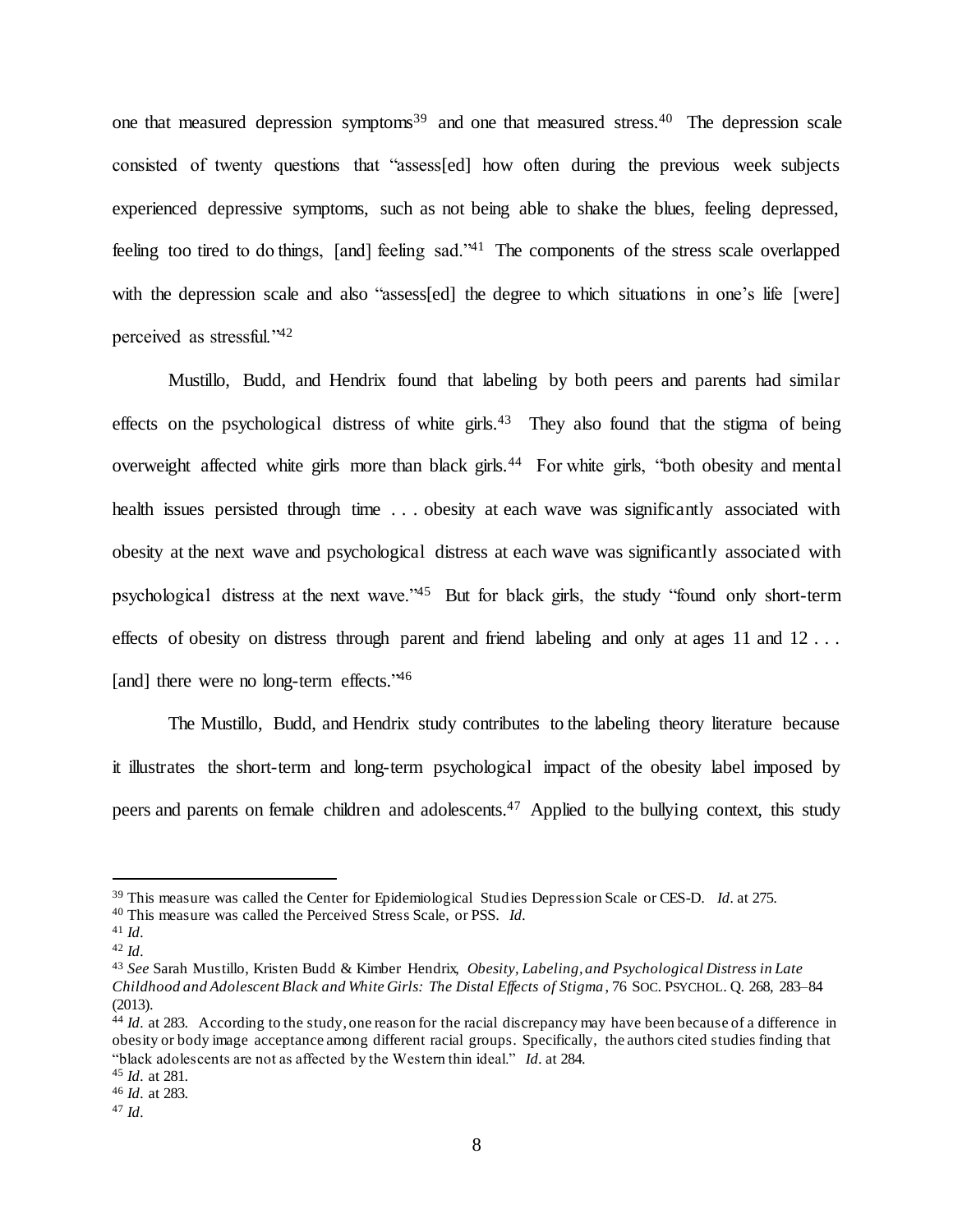illustrates that the bully label can have a substantial psychological impact on the labeled person over time, including symptoms of stress and depression. Like learning disabilities, bullying and obesity are not perfectly parallel concepts; this study is still significant, however, because it warns that labeling children and adolescents can have short-term and long-term consequences.<sup>48</sup> This study also demonstrates the impact that peer and parent labeling can have on a child, which is another factor to consider when addressing the bullying problem or anti-bullying legislation.

# <span id="page-8-0"></span>III. The New Jersey Anti-Bullying Bill of Rights Act

The New Jersey Anti-Bullying Bill of Rights Act went into effect on September 1, 2011.<sup>49</sup> In passing the Act, the New Jersey legislature noted that 32 percent of students aged twelve through eighteen were bullied in the previous school year.<sup>50</sup> Furthermore, the legislature found that the percentage of students bullied in New Jersey was 1 percent higher than the national median.<sup>51</sup> Finally, the legislature noted that continuous school bullying led to student suicides across the country, including in New Jersey.<sup>52</sup> As a result of these findings, the New Jersey legislature passed "the toughest legislation against bullying in the nation."<sup>53</sup>

<span id="page-8-1"></span>These findings prompted the legislature to devise a comprehensive statute with a detailed definition of bullying. According to the Act, "harassment, intimidation or bullying" [hereinafter "bullying"] means:

[A]ny gesture, any written, verbal or physical act, or any electronic communication, *whether it be a single incident or a series of incidents*, that is reasonably perceived as being motivated either by any actual or perceived characteristic, such as race,

<sup>48</sup> *Id.*

<sup>49</sup> N.J. STAT.ANN. § 18A:37-13.1 (West 2013).

<sup>50</sup> § 18A:37-13.1(a) (West 2013) (citing a 2009 United States Department of Justice and Education report).

<sup>51</sup> § 18A:37-13.1(b) (West 2013).

<sup>52</sup> *Id.*

<sup>53</sup> Winnie Hu, *Bullying Law Puts New Jersey Schools on Spot*, N.Y. TIMES, Aug. 30, 2011, *available at* http://www.nytimes.com/2011/08/31/nyregion/bullying-law-puts-new-jersey-schools-onspot.html? r=1&pagewanted=all#.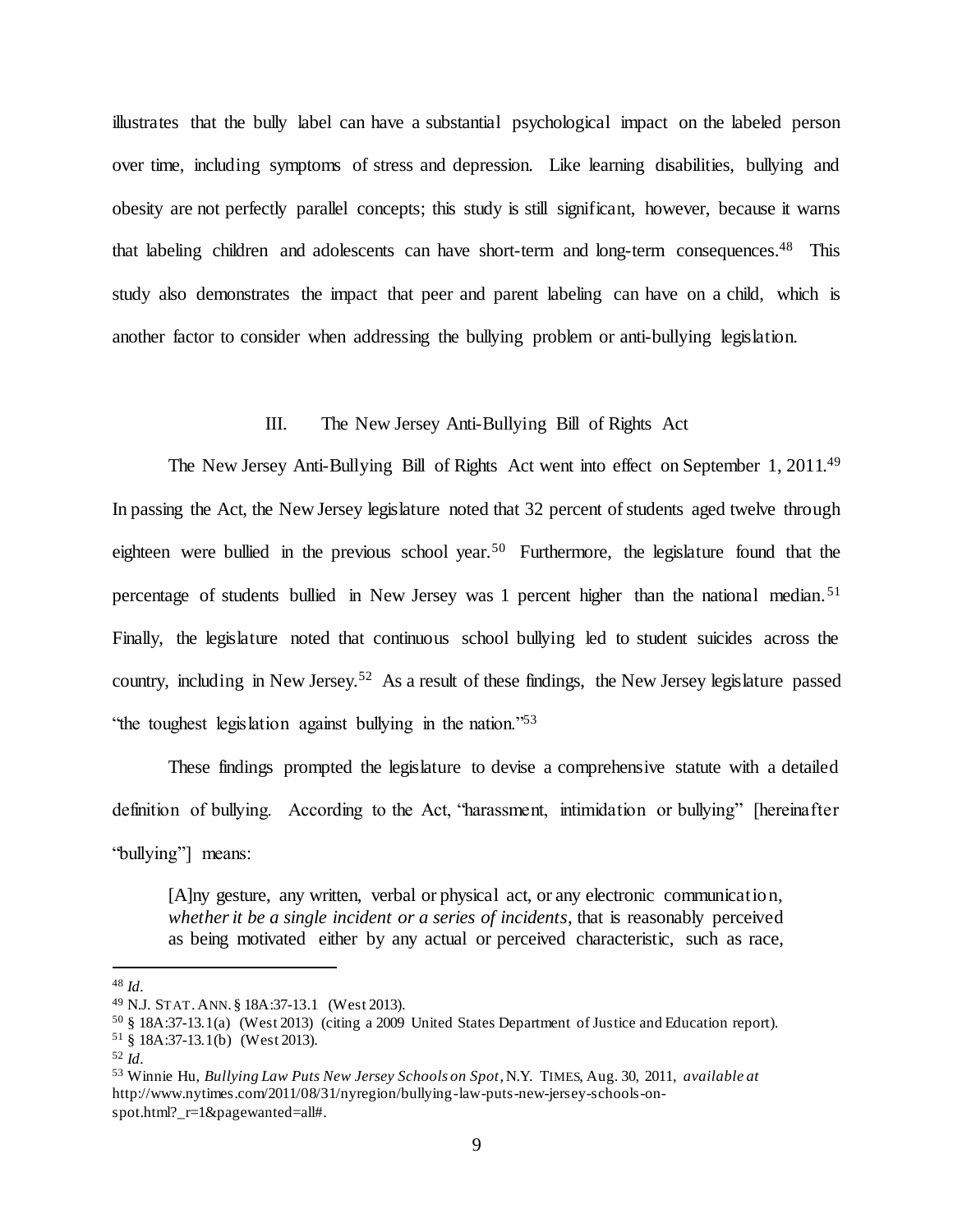color, religion, ancestry, national origin, gender, sexual orientation, gender identity and expression, or a mental, physical or sensory disability, or by any other distinguishing characteristic, that takes place on school property, at any schoolsponsored function, on a school bus, or off school grounds . . . that substantially disrupts or interferes with the orderly operation of the school or the rights of other students  $\ldots$ .<sup>54</sup>

The scope of the Act thus includes a wide range of activities, despite being limited to the school context.

<span id="page-9-0"></span>When analyzing any anti-bullying legislation, one primary concern is how the law defines bullying and, in particular, how many incidents are necessary before a child can be labeled a bully. 55 In New Jersey, the definition of bullying requires only a single incident to fall within the parameters of the statute.<sup>56</sup> Other states also label children as bullies after just a single incident.<sup>57</sup> For example, Iowa's anti-bullying statute defines bullying to include "any electronic, verbal, or physical act or conduct."<sup>58</sup> New Hampshire requires "a single significant incident or a pattern of incidents."<sup>59</sup> Georgia's statute refers to "an act,"<sup>60</sup> and Kansas's statute reads "[any] intentional gesture or any intentional written, verbal, electronic, or physical act."<sup>61</sup>

<sup>54</sup> § 18A:37-14 (West 2013) (emphasis added). The Act contains additional requirements for an action to be considered bullying, including:

<span id="page-9-1"></span><sup>(</sup>a) a reasonable person should know, under the circumstances, [that the gesture/act/communication] will have the effect of physically or emotionally harming a student or damaging the student's property, or placing a student in reasonable fear of physical or emotional harm to his person or damage to his property; (b) [the gesture/act/communication] has the effect of insulting or demeaning any student or group of students; or (c) [the gesture/act/communication] creates a hostile educational environment for the student by interfering with a student's education or by severely or pervasively causing physical or emotional harm to the student. *Id.*

<sup>55</sup> *Cf. Bullying Definitions in State Anti-Bullying Statutes*, NSBA.ORG, (Feb. 2012),

http://www.nsba.org/SchoolLaw/Issues/Safety/Definitions.pdf (compiling state statute definitions of bullying). <sup>56</sup> § 18A:37-14 (West 2013).

<sup>57</sup> *See infra* note[s 58](#page-9-0)[–61.](#page-9-1)

<sup>58</sup> IOWA CODE ANN. § 280.28(2)(b) (West 2013).

<sup>59</sup> N.H. REV. STAT.ANN. § 193-F:3(1)(a) (West 2013).

<sup>60</sup> GA CODE ANN. 20-2-751.4(a) (West 2013).

<sup>61</sup> KAN. STAT.ANN. 72-8256(a)(1) (West 2013).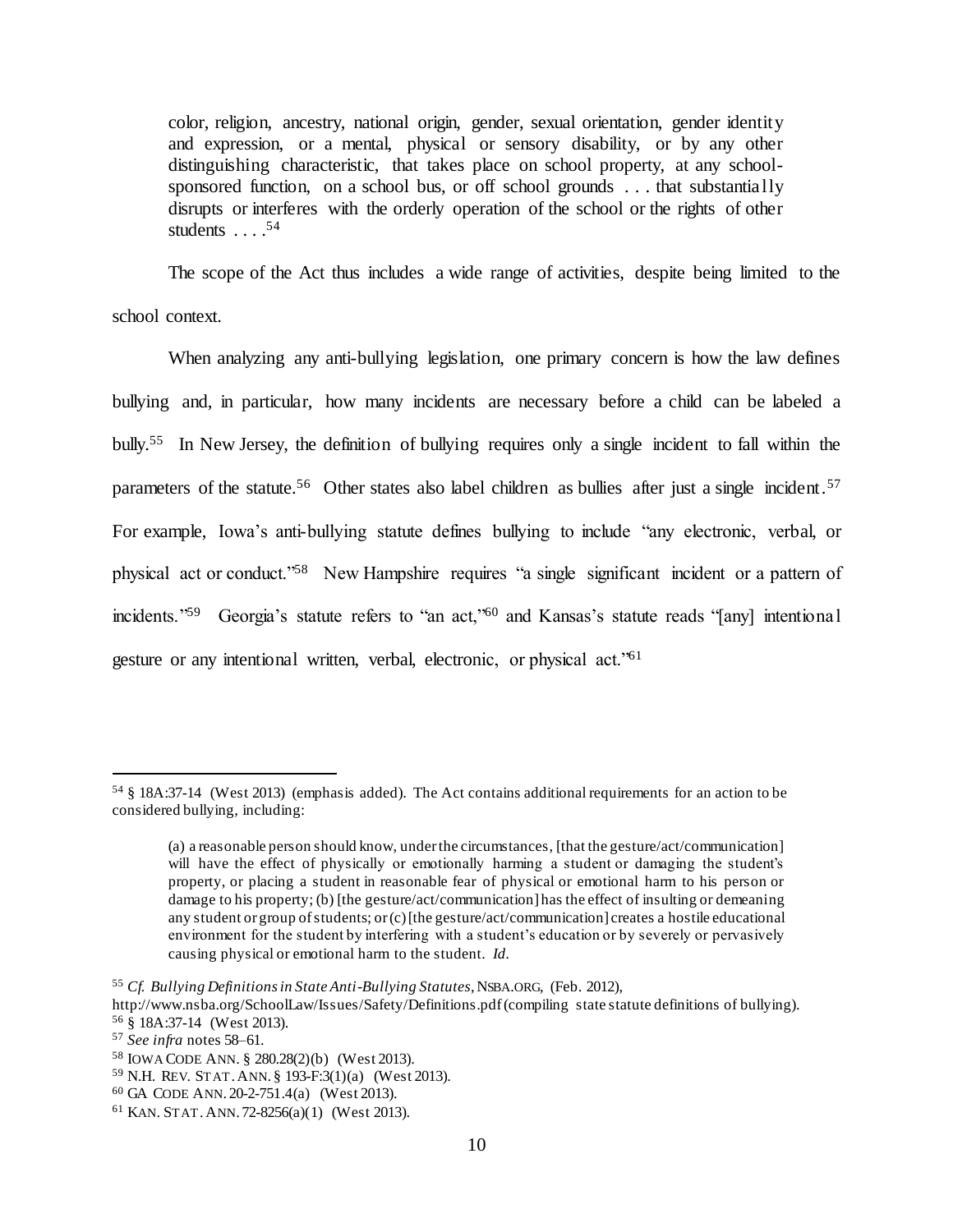<span id="page-10-0"></span>Some states, however, require more than one incident before a student can be officially labeled a bully.<sup>62</sup> Massachusetts defines bullying as "the repeated use by one or more students of a written, verbal, or electronic expression or a physical act or gesture or any combination thereof.<sup>763</sup> South Dakota refers to bullying in its statute as a "pattern of repeated conduct,<sup>764</sup> and Florida's statute defines bullying as "systematically and chronically inflicting hurt or psychological distress.<sup>765</sup> The number of incidents required to constitute a bullying offense is important under labeling theory because it determines how readily children are saddled with the "bully" label.<sup>66</sup>

<span id="page-10-1"></span>Another important aspect of the New Jersey Anti-Bullying Bill of Rights Act is its enforcement procedure.<sup>67</sup> The Act institutes a mandatory reporting structure, requiring:

[A] member of a board of education, school employee, contracted service provider, student or volunteer who has witnessed, or has reliable information that a student has been subject to, harassment, intimidation or bullying *shall* report the incident to the appropriate school official designated by the school district's policy, or to any school administrator or safe schools resource officer, who *shall* immediately initiate the school district's procedures concerning school bullying.<sup>68</sup>

This mandatory reporting provision describes who must report incidents of bullying and what procedures administrators should follow to address bullying incidents.<sup>69</sup> The Act also

https://malegislature.gov/Laws/GeneralLaws/PartI/TitleXII/Chapter71/Section37O (last visited Feb. 8, 2014).

<sup>62</sup> *See infra* note[s 63](#page-10-0)[–65.](#page-10-1)

<sup>63</sup> MASS. GEN. LAWS ANN. ch.71 § 370(a) (2010), *available at* 

<sup>64</sup> S. 130, Legis. Assemb., 87th Sess. § 2 (S.D. 2012), *available at*

http://legis.state.sd.us/sessions/2012/Bills/SB130ENR.pdf.

<sup>65</sup> FLA. STAT.ANN. 1006.147(3)(a) (West 2013).

<sup>66</sup> *See generally* BECKER, *supra* not[e 7.](#page-2-0)

<sup>67</sup> N.J. STAT.ANN. § 18A:37-16(b) (West 2013).

<sup>68</sup> *Id.* (emphasis added).

<sup>69</sup> *Id.*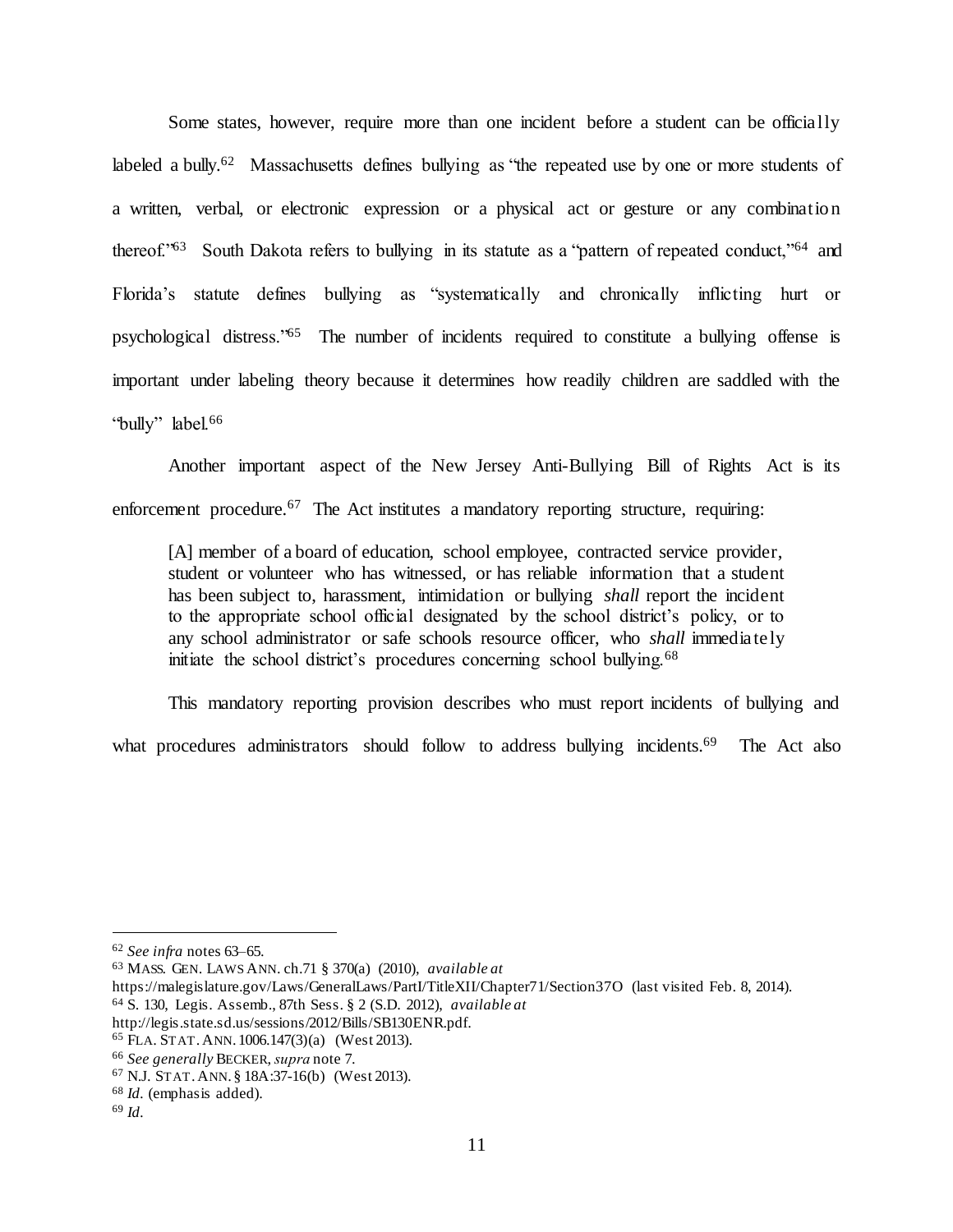provides some protections,<sup>70</sup> such as immunity, for those who report an act of bullying,<sup>71</sup> and punishes individuals who do not report such acts.<sup>72</sup> But the mandatory reporting requirement,<sup>73</sup> coupled with the one incident requirement,  $74$  put teachers and administrators in a tough position. Under a zero-tolerance policy, teachers who witness an act that falls within the statutory definition of bullying in New Jersey must report it. Yet, if teachers know that a single act of bullying triggers the statute, they may be conflicted over whether to get the student in trouble. At the same time, teachers are likely to report incidents either because they feel duty-bound to do so or because they worry that they will be morally culpable if they decide not to report a non-serious incident and a serious bullying offense then occurs.

In states that require more than one act to constitute bullying, however, teachers will be more comfortable reporting the behavior and intervening to prevent the situation from snowballing into a full-blown bullying problem.<sup>75</sup> This low-level sort of intervention can occur without the use of any label. But mandatory reporting, especially when combined with the one incident requirement, means the bully label will be frequently invoked.<sup>76</sup>

<sup>70</sup> § 18A:37-16(c) (West 2013) ("A member of a board of education or a school employee who promptly reports an incident of . . . bullying, to the appropriate school official . . . is immune from a cause of action for damages arising from any failure to remedy the reported incident.").

<sup>71</sup> § 18A:37-16(d) (West 2013) ("A school administrator who receives a report of . . . bullying from a district employee, and fails to initiate or conduct an investigation, or who should have known of an incident of . . . bullying and fails to take sufficient action to minimize or eliminate the . . . bullying, may be subject to disciplinary action."). <sup>72</sup> § 18:37-16(d) (West 2013).

<sup>73</sup> N.J. STAT.ANN. § 18A:37-16(b) (West 2013).

<sup>74</sup> § 18A:37-14 (West 2013).

 $75$  This assumes that since the state defines bullying as requiring more than one incident, a single event has not risen to the level of a "bullying problem."

<sup>76</sup> Interestingly, the New Jersey Anti-Bullying Bill of Rights Act changes information reported on School Report Cards, which now include the number and nature of all reports of harassment, intimidation or bullying. N.J. STAT. ANN. § 18A:7E-3(a)(10) (West 2013). At least one commentator has recommended this reporting mechanism, saying "anti-bullying legislation would also be more effective if each school were required to disclose to the public the number of reported acts of bullying within the previous school year." Susan Hanley Kossee & Robert H. Wright, *How Best to Confront the Bully: Should Title IX or Anti-Bullying Statutes Be the Answer?*, 12 DUKE J. GENDER L. & POL'Y 53, 74 (2005). It is unclear whether this incentivizes teachers and administrators to report (and thus look tough on bullying) or not report (because it could affect the reputation of the school and deter parents from sending their children to that school). Kossee and Wright posit that public reporting would be beneficial for creating a reputation for safety in a school. *Id.* "Doing so would help foster a safer school environment for students by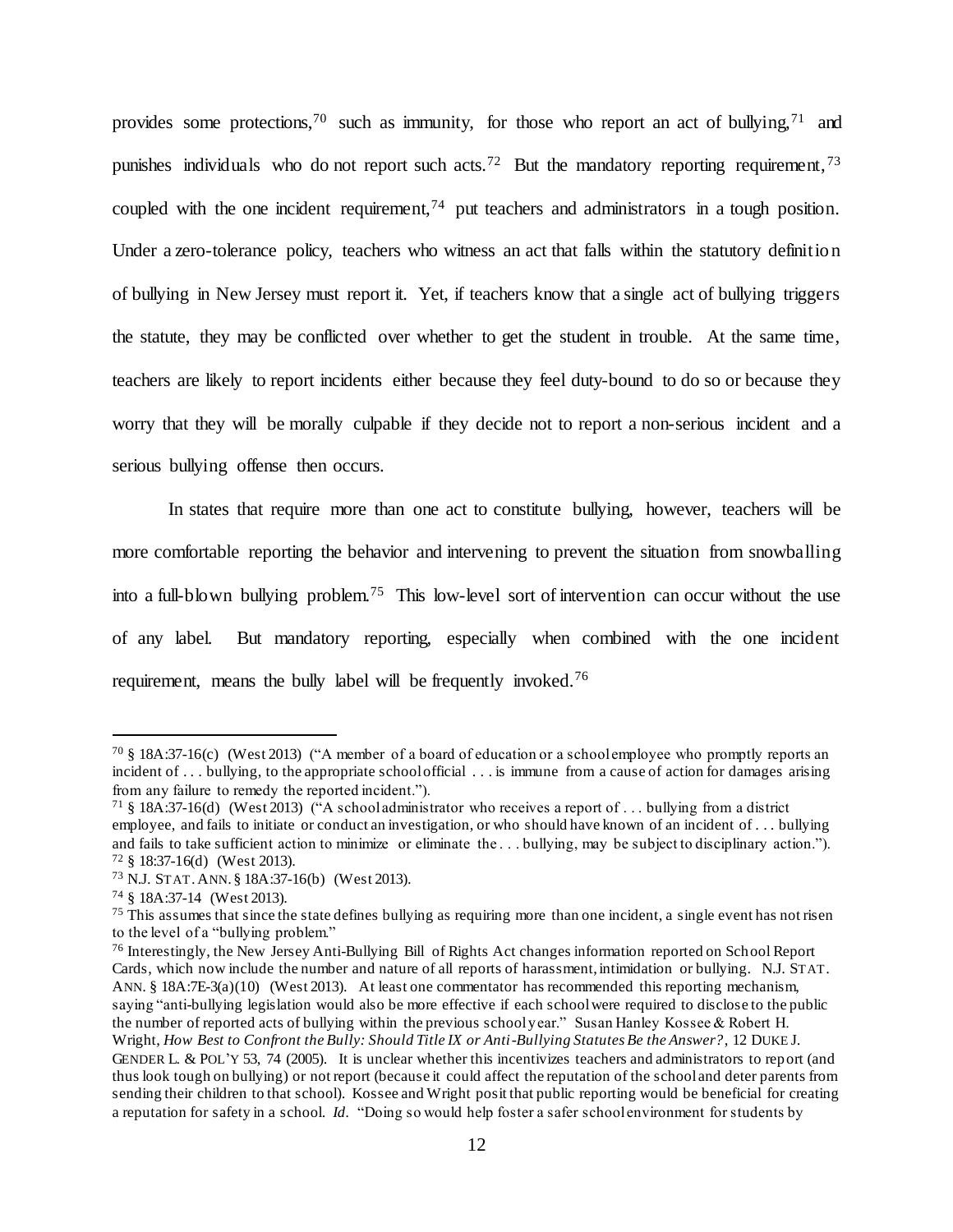The ultimate result is that more students will be labeled as bullies, which is undesirable. For example, in early 2013, a fourth grade boy in Tenafly, New Jersey was labeled as a bully for truthfully pointing out that his classmate had lice.<sup>77</sup> The boy, L.L., told another student that a female classmate dyed her hair because she had lice.<sup>78</sup> As it turns out, the girl did have lice, and yet, the Commissioner of Education found that the boy engaged in behavior constituting bullying and punished him.<sup>79</sup> It is unlikely that the legislature had students like L.L. in mind when they passed the Act.<sup>80</sup> Instead, the Act was aimed at cracking down on bullying incidents that might result in "bullycides"—suicides resulting from bullying<sup>81</sup>—which had been reported by the media with great frequency at the time the Act was passed.<sup>82</sup> Though the legislature was trying to address a serious problem by passing the Act, the implications of labeling theory demonstrate the need for a different approach to the bullying problem.

# IV. The Socio-legal Approach to the Act

The application of labeling theory to the New Jersey Anti-Bullying Bill of Rights Act is an interdisciplinary socio-legal approach and suggests at least two ways to significantly improve the Act. First, we must be careful about setting the initial threshold for determining if and when a

- <sup>77</sup> *See W.C.L. v. Bd. of Educ. of Tenafly*, N.J. DEP'T OF EDUC. (Jan. 10, 2013),
- http://www.state.nj.us/education/legal/commissioner/2013/jan/15-13.pdf.
- <sup>78</sup> *Id.*

forcing school officials to take reported acts of bullying seriously or else face the reputation of being characterized by members of the local community as an 'unsafe' school." *Id.* They also hypothesize that, "If such a poor reputation were to persist for several years, surely many parents would either withdraw their child from enrollment in the school or otherwise enroll their child in another, safer school." *Id.*

<sup>79</sup> *Id.* The student's punishment was to read a book; his parents still wanted the incident removed from his record. *Id.* Though the punishment appears lenient, the mere fact that the boy's conduct fell within the confines of the statute and resulted in any punishment is the real issue.

<sup>80</sup> *See supra* note[s 50](#page-8-0)[–52.](#page-8-1)

<sup>81</sup> *Bullycide*, BULLYINGSTATISTICS.ORG, http://www.bullyingstatistics.org/content/bullycide.html ("[B]ullycide is suicide caused from the results of bullying.") (last visited Feb. 8, 2014).

 $82$  *Id.* ("With so many recent cases of suicide being talked about in the media . . . .").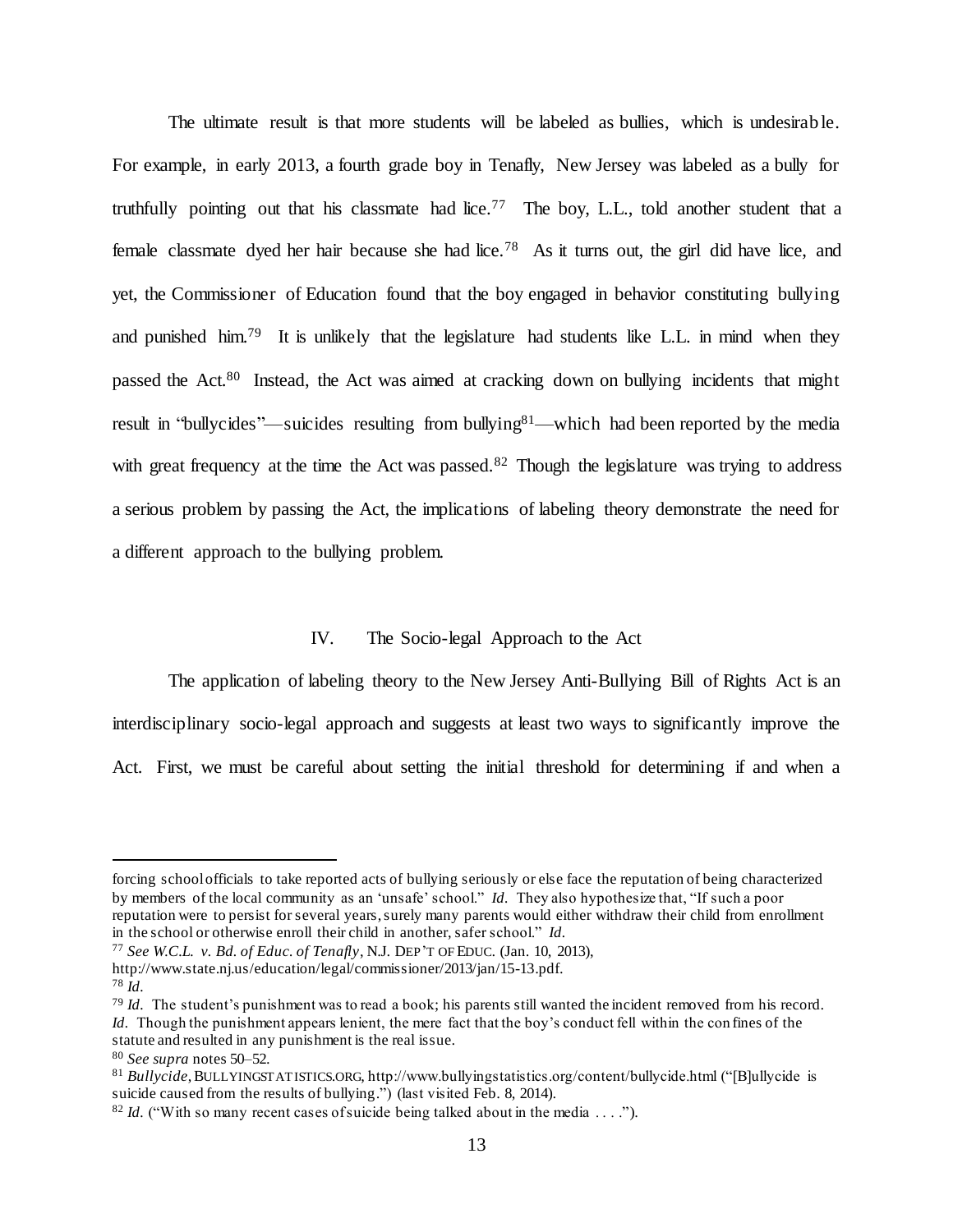child should be labeled as a bully.<sup>83</sup> Thus, the definition of bullying in the statute is critical. If a single act is sufficient to trigger the statute, it must be truly significant. If it is not, then the definition of bullying should require more than one incident.<sup>84</sup> Second, and perhaps more importantly, we must determine how long the bully label should last, in light of the stigma that accompanies the label.<sup>85</sup> Since labeling theory recognizes the influence of labels on behavior, we must consider if or when the label should go away.<sup>86</sup>

A. One Strike and You're Out: The Single Incident Requirement

The single incident requirement<sup>87</sup> of the Act is problematic in light of labeling theory. Children change considerably while growing up, so it is misguided to label a child in a way that might steer him or her down a certain path.<sup>88</sup> Since the bully label can cause a great deal of harm whether in the form of students treating the child differently, teachers treating the child differently, or the child taking on the role of a bully more prominently—it follows that labeling theory warns against imposing labels after a single event.<sup>89</sup>

<sup>83</sup> One of the suggestions offered on www.stopbullying.gov is not to label children as "bullies" or "victims." *The Roles Kids Play*, STOPBULLYING.GOV, http://www.stopbullying.gov/what-is-bullying/roles-kids-

play/index.html#importance (last visited Feb. 8, 2014). The author says that there may be unintended consequences to these labels, such as "send[ing] a message that the child's behavior cannot change, fail[ing] to recognize the multiple roles children might play in different bullying situations, and disregard[ing] other factors contributing to the behavior such as peer influence or school climate." *Id.* These suggestions are closely aligned with applying labeling theory to the problem of bullying, as the author recognizes the dangers of the "bully" label (and the "victim" label), and thus encourages readers to avoid these labels. *Id.*

<sup>84</sup> *Cf.* N.J. STAT.ANN. § 18A:37-14 (West 2013). The statute currently only requires a single incident, but does not require a "significant" event. *Id.*

<sup>&</sup>lt;sup>85</sup> The New Jersey Anti-Bullying Bill of Rights Act offers no solution to this problem. There is no indication of what the New Jersey legislature would suggest regarding the length of time under which a label of "bully" or a bullying offense should last.

<sup>86</sup> *See generally* BECKER, *supra* not[e 7.](#page-2-0)

<sup>87</sup> N.J. STAT.ANN. § 18A:37-14 (West 2013).

<sup>88</sup> *See generally* Vetstein, *supra* not[e 6.](#page-1-2)

<sup>89</sup> *See* BECKER, *supra* not[e 7,](#page-2-0) at 186 (1963) ("The chief effect of [labeling] theory has been to focus on . . . those sufficiently powerful to make their imputations of deviance stick: police, courts, physicians, school officials, and parents."). It is intriguing that these groups were mentioned by Becker, as they are the groups often implicated in instances of bullying. Since Becker is concerned about these groups being able to make a label stick more than other groups, it is logical that he would recommend against labeling after the first run -in with these groups.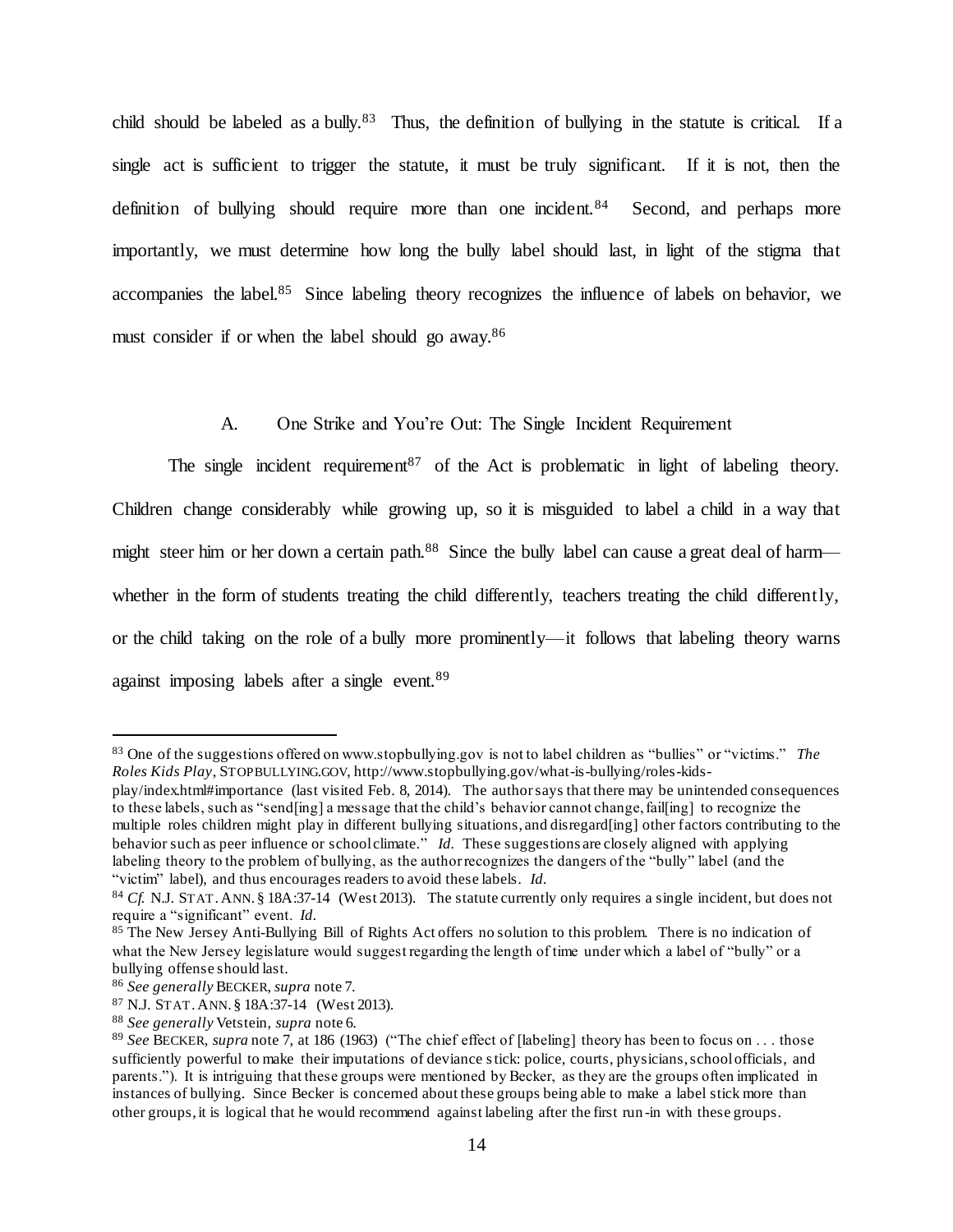Labeling a child at a young age is inappropriate because children change but the label does not.<sup>90</sup> To bring the Act in line with labeling theory, the Act should require multiple instances of bullying before a person can be labeled as a bully. Currently, the New Jersey statute contains the language "whether it be a single incident or a series of incidents," which, as written, can be revised in at least two ways.<sup>91</sup> The New Jersey legislature should only require "a series of incidents," given the harm that occurs when a child is labeled. Or, even if the legislature just amended the statute to require a "*significant* incident or series of incidents," the statute would still be better than it is currently. This revision would give teachers and school officials at least some discretion to decide if an incident is serious enough to warrant intervention.

In some instances, a single *significant* bullying incident should be punishable under an antibullying statute, if the incident rises to a level that is worthy of punishment. The New Hampshire legislature addressed this in their anti-bullying statute, defining bullying to require "a single *significant* incident or a pattern of incidents."<sup>92</sup> A statute including *at minimum* the requirement of a single *significant* incident would pass muster under labeling theory,<sup>93</sup> though it is more advisable to require multiple instances of bullying to be labeled a bully, given the stigma associated with the label.<sup>94</sup>

<sup>90</sup> *See* Erin Reiney & Susan P. Limber, *Why We Don't Use the Word "Bully" to Label Kids*, STOPBULLING.GOV (Oct. 23, 2013), http://www.stopbullying.gov/blog/2013/10/23/why-we-don%25E2%2580%2599t-use-word- %25E2%2580%259Cbully%25E2%2580%259D-label-kids ("Using a label sends a message that the child's behavior doesn't change from one situation to the next.").

<sup>91</sup> N.J. STAT.ANN. § 18A:37-14 (West 2013).

 $92$  N.H. REV. STAT. 193-F:3(I)(a) (West 2013) (emphasis added).

 $93$  Though statutes requiring more than one incident to constitute bullying are not formulaic in how many incidents are required, this idea can be conceptualized formulaically. If we compare two statutes, one which requires a single significant incident to be considered bullying, and another which requires a series of incidents, the single significant incident should be "equal" to the series of incidents. Thus, if the problem is looked at strictly formulaically, the significance of a significant event should have to be at least equal to multiple incidents in order to be labeled as a bullying offense.

<sup>94</sup> *See* BECKER, *supra* not[e 7,](#page-2-0) at 179.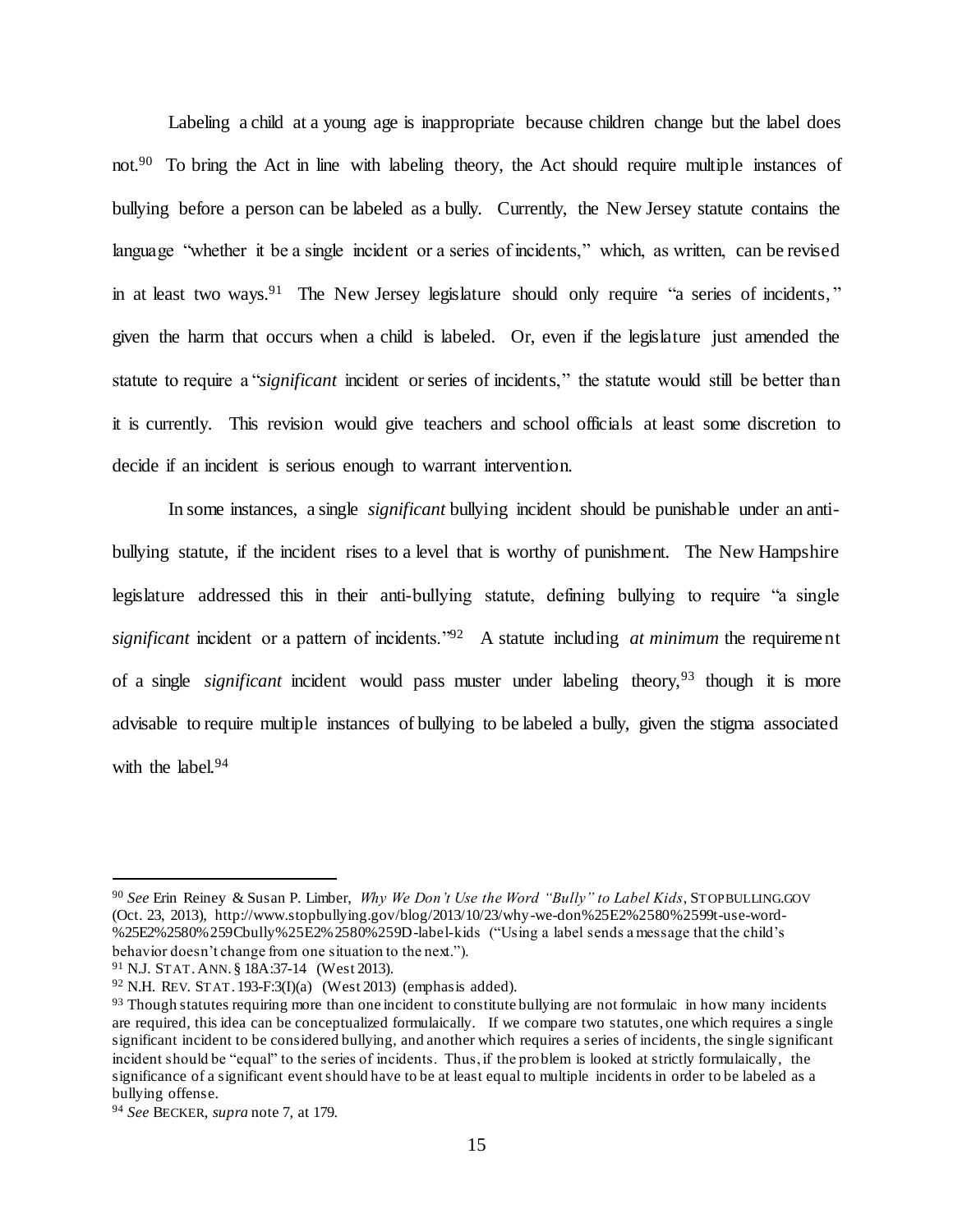How New Jersey decides to revise its "one strike" provision of the statute in accordance with labeling theory will have greater implications for other states as well. Several other states include language in their anti-bullying statutes that requires only a single incident to fall within their respective anti-bullying statutes.<sup>95</sup> Thus, if New Jersey revises its statute to require more than one incident, other states may follow suit.<sup>96</sup> Moreover, since Montana has yet to pass anti-bullying legislation, a revision to the New Jersey statute could impact whatever legislation eventually emerges in Montana.<sup>97</sup>

# <span id="page-15-0"></span>B. How Long Does the Bully Label Last?

Another issue with the Act is that there is no indication of how long the "bully" label remains on a student's disciplinary record. If the event occurs before the age of majority, can a record of the incident be sealed like a juvenile record?<sup>98</sup> Several commentators have addressed this issue, including Julie O'Connor,<sup>99</sup> who wrote in *The Star-Ledger*, "That's the real concern for parents. Not the one-day suspension, but how the incident is recorded. The black mark of being labeled a bully, and whether colleges might find out. It is not easy to get a record expunged, and not everyone can afford a costly legal battle."<sup>100</sup> If we recognize that students will, for better or

 $\overline{a}$ 

<sup>98</sup> *See How to Seal Your Juvenile Records: What Every Juvenile Should Know*, YOUTHLAW.ORG(Apr. 7, 2004), http://www.youthlaw.org/fileadmin/ncyl/youthlaw/publications/seal\_access\_records/Sealing\_of\_JuvenileRecords\_H andout\_Alameda.pdf (providing information regarding sealing juvenile records); *see also* Sayre Quevedo, *Sealing Juvenile Records Has Benefits and Barriers*, HUFFINGTON POST (Apr. 19, 2012),

<sup>95</sup> *See supra* note[s 58](#page-9-0)[–61.](#page-9-1)

<sup>96</sup> *See supra* note[s 63](#page-10-0)[–65.](#page-10-1)

<sup>97</sup> *See Montana Anti-Bullying Laws and Policies*, STOPBULLYING.GOV, http://www.bullypolice.org/mt\_law.html (last visited Feb. 8, 2014). Montana is the only state with an "F" grade on the website because it has no anti-bullying law. *Id.*

http:/www.huffingtonpost.com/youth-radio/youth-media-international/sealing-a-juvenile-record\_b\_1439194.html (articulating the costs and benefits of sealing a juvenile record).

<sup>99</sup> Julie O'Connor is an Editorial Member of *The Star-Ledger*. *See generally* Julie O'Connor, THE STAR-LEDGER, http://connect.nj.com/user/joconnor/posts.html (last visited Feb. 8, 2014).

<sup>100</sup> Julie O'Connor, *Are They Really Bullies? – Opinion*, THE STAR-LEDGER (Mar. 24, 2013), http://www.nj.com/njvoices/index.ssf/2013/03/are\_they\_really\_bullies.html.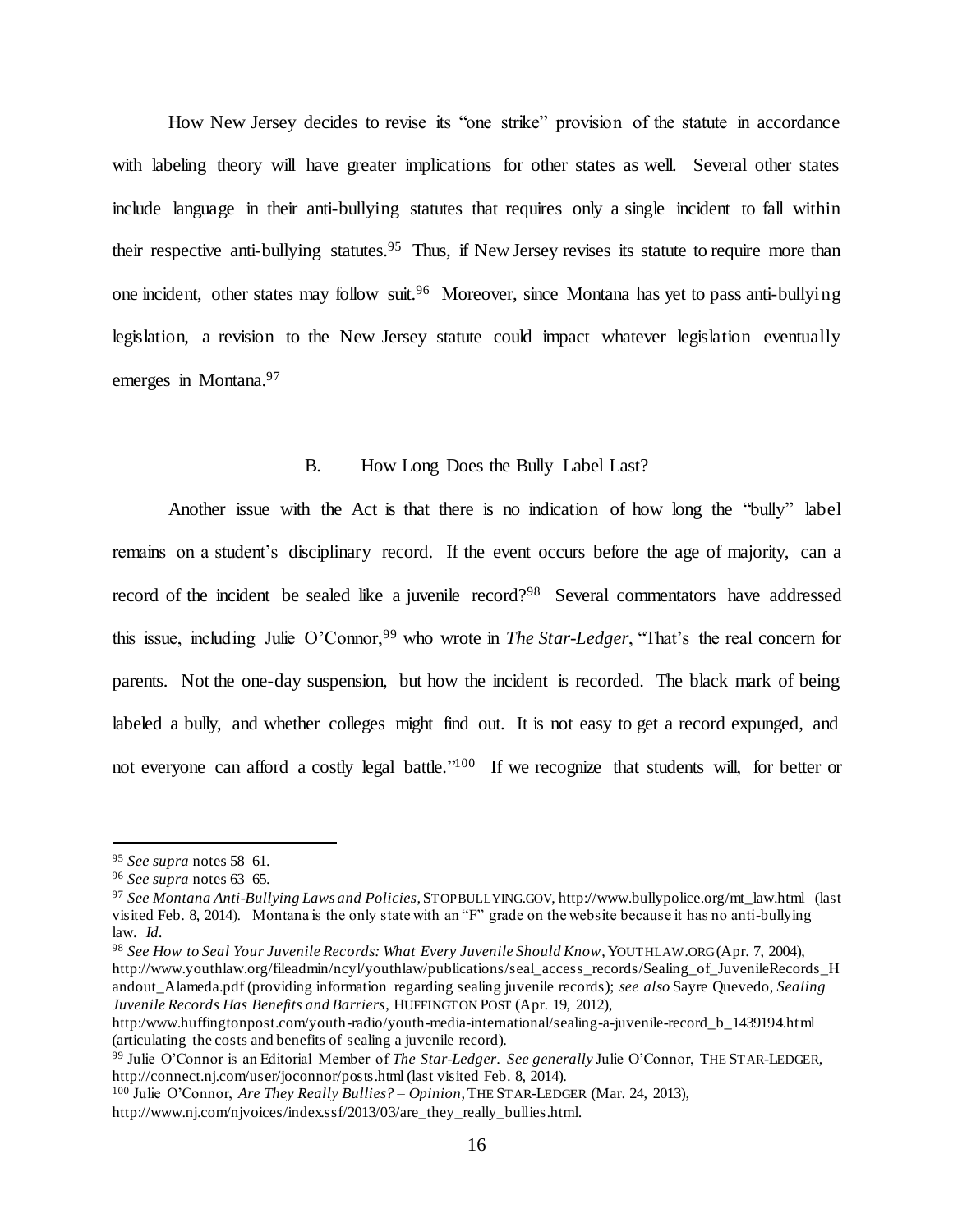for worse, be labeled as bullies, the next inquiry must be into how long the label should last, and what it will take to make it go away for good. Even if removing an incident from a school record makes the label officially go away, it is not clear how the undocumented effects of the label can be removed. For instance, if the student's slate is wiped clean, students and teachers may nonetheless continue to treat that student differently because they know about the student's past bullying offense, or are aware of his or her reputation. Unfortunately, this issue was not addressed by the New Jersey legislature.

A recent administrative decision in New Jersey tangentially addressed the issue of how long a bullying offense remains on a student's record.<sup>101</sup> In *R.G.B. v. Village of Ridgewood Board of Education*, the father of a minor student challenged the Board of Education's determination that his son engaged in bullying when he called a girl names because of her weight.<sup>102</sup> The father wanted any reference of the incident removed from his child's student record, but the court declined to do so.<sup>103</sup> Because the school district at issue only sent transcripts to colleges and not disciplinary records, the court did not grant the specific remedy requested.<sup>104</sup> The court also did not address what to do if other school districts send disciplinary records to colleges along with the student's transcript, which leaves this area of the law open in New Jersey.<sup>105</sup>

Even if school districts do not send disciplinary records to colleges, Matt Middleton, an Associate Director of Admissions at The College of New Jersey, foresees a different problem.<sup>106</sup> At some point, Middleton thinks, student transcripts may include a separate box regarding bullying

<sup>101</sup> *See* R.G.B. v. Vill. of Ridgewood Bd. of Educ., (May 15, 2013),

http://njlaw.rutgers.edu/collections/oal/html/initial/edu14213-12\_1.html.

<sup>102</sup> *Id.* The boy allegedly called the girl "fat," "fat ass," and "horse." *Id.*

<sup>103</sup> *Id.*

<sup>104</sup> *Id.* <sup>105</sup> *Id.*

<sup>106</sup> *See* O'Connor, *supra* not[e 100.](#page-15-0)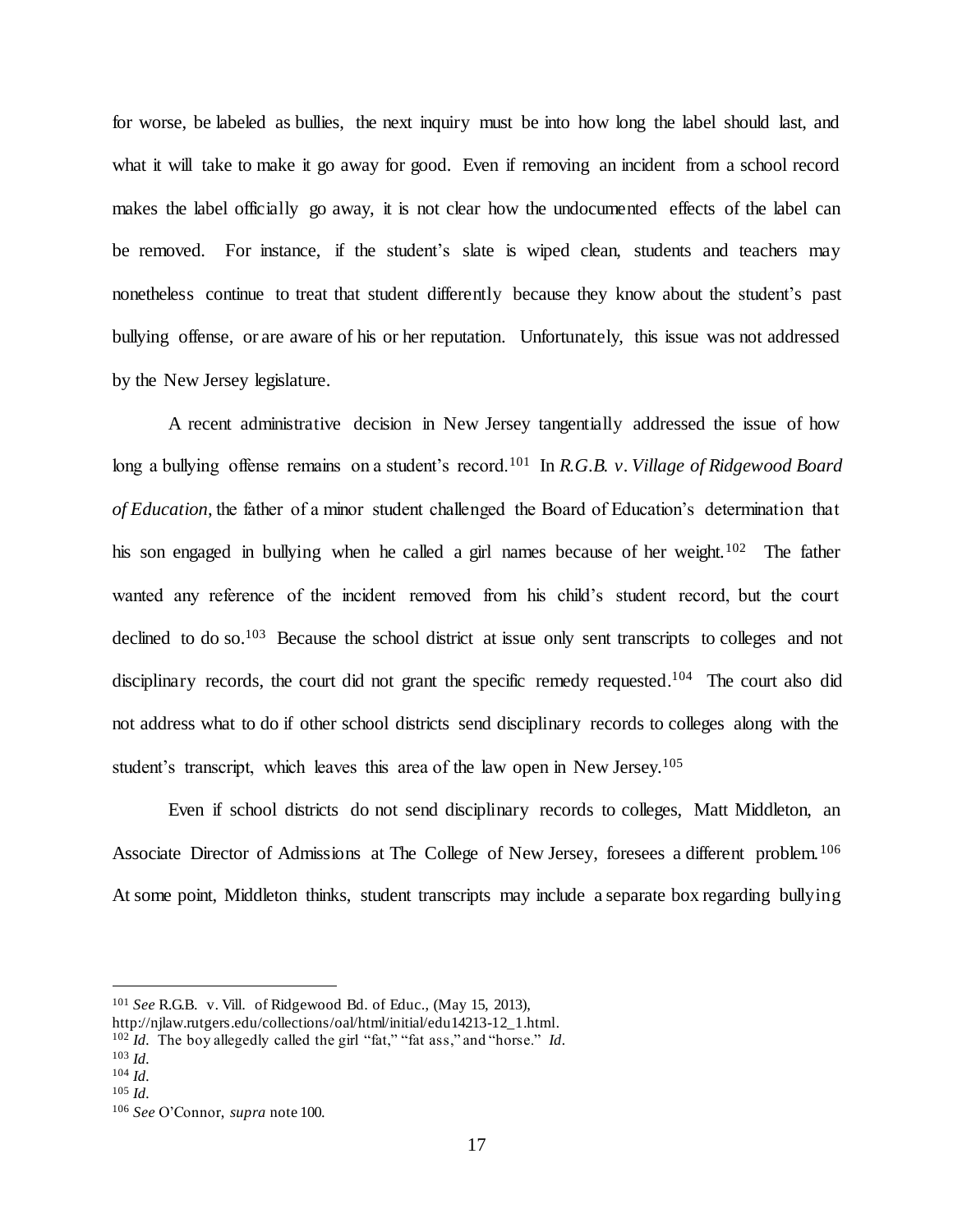issues.<sup>107</sup> If this "bully box" is added to student transcripts, then when schools send transcripts to colleges, they will essentially be sending a transcript *and* a disciplinary record. Though the court refused the requested remedy in  $R.G.B.,<sup>108</sup>$  the "bully box" addition to a student transcript will give courts a reason to intervene when a high school sends both a transcript and disciplinary record to colleges, in the form of a transcript with a "bully box" on it.  $109$ 

In light of the problems of the single incident requirement and the lack of time in which a bullying offense may be removed from one's record, there are several approaches that the New Jersey legislature can take to improve the Act. First, research should be conducted on the recidivism rate for bullying or similar behaviors.<sup>110</sup> The results of this empirical research could direct legislators on how to set a time period by which the bullying offense may be expunged.<sup>111</sup> Despite the possible utility of recidivism research for bullying, however, there are a few obstacles to obtaining bullying recidivism data. For instance, if a bullying offense is committed by a minor,

<sup>107</sup> *Id.*

<sup>108</sup> *See* R.G.B. v. Vill. of Ridgewood Bd. of Educ., (May 15, 2013),

http://njlaw.rutgers.edu/collections/oal/html/initial/edu14213-12\_1.html.

<sup>&</sup>lt;sup>109</sup> Former criminals looking for employment after a period of incarceration often face an analogous "check the box" situation. *See* Suzy Khimm, *States Push to Provide Some Ex-felons a Second Chance*, MSNBC (July 21, 2013, 12:01 AM), http://www.msnbc.com/all-in/states-push-provide-some-ex-felons-secon. It used to be the case, and still may be the case, that people with criminal convictions were automatically, whether officially or unofficially, disqualified from certain jobs. *Id.* Because of this problem, people with prior convictions proposed that criminal background questions not be asked until the job interview, which would give a former convict an opportunity to talk about the incident from his or her perspective and explain the transgression. *Id.* The movement for the removal of the criminal background question and checkbox is called "ban the box." *Id.* Rather than create a situation where former criminals or former bullies must forgo opportunities in life because of distant past offenses, we should consider the consequences of the label now, and figure out a way to help those who bully and those who have been bullied so they will not be constantly dragged down by their respective labels.

<sup>110</sup> *See* Neiman, Robers & Robers, *supra* not[e 2,](#page-1-0) at 647 ("There is a lack of public-available state-level data on bullying.").

<sup>111</sup> *See, e.g.*, Patrick A. Langan & David J. Levin, *Recidivism of Prisoners Released in 1994*, BUREAU OF JUSTICE STATISTICS(2002), http://www.bjs.gov/index.cfm?ty=pbdetail&iid=1134 *available at*

http://www.bjs.gov/content/pub/pdf/rpr94.pdf (reporting that within three years of release the rearrest rates were the following: "robbers (70.2%), burglars (74.0%), larcenists (74.6%) motor vehicle thieves (78.8%), possessing/selling stolen property (77.4%), and possessing/using/selling illegal weapons (70.2%). [Also, w]ithin 3 years, 2.5% of released rapists were arrested for another rape, 1.2% of those who had served time for homicide were arrested for homicide."). Though these crimes are not directly analogous to bullying, researchers can use a similar or analogous offense and look at the short and long term recidivism rates to decide how long the bullying offense, and its subsequent label, should last.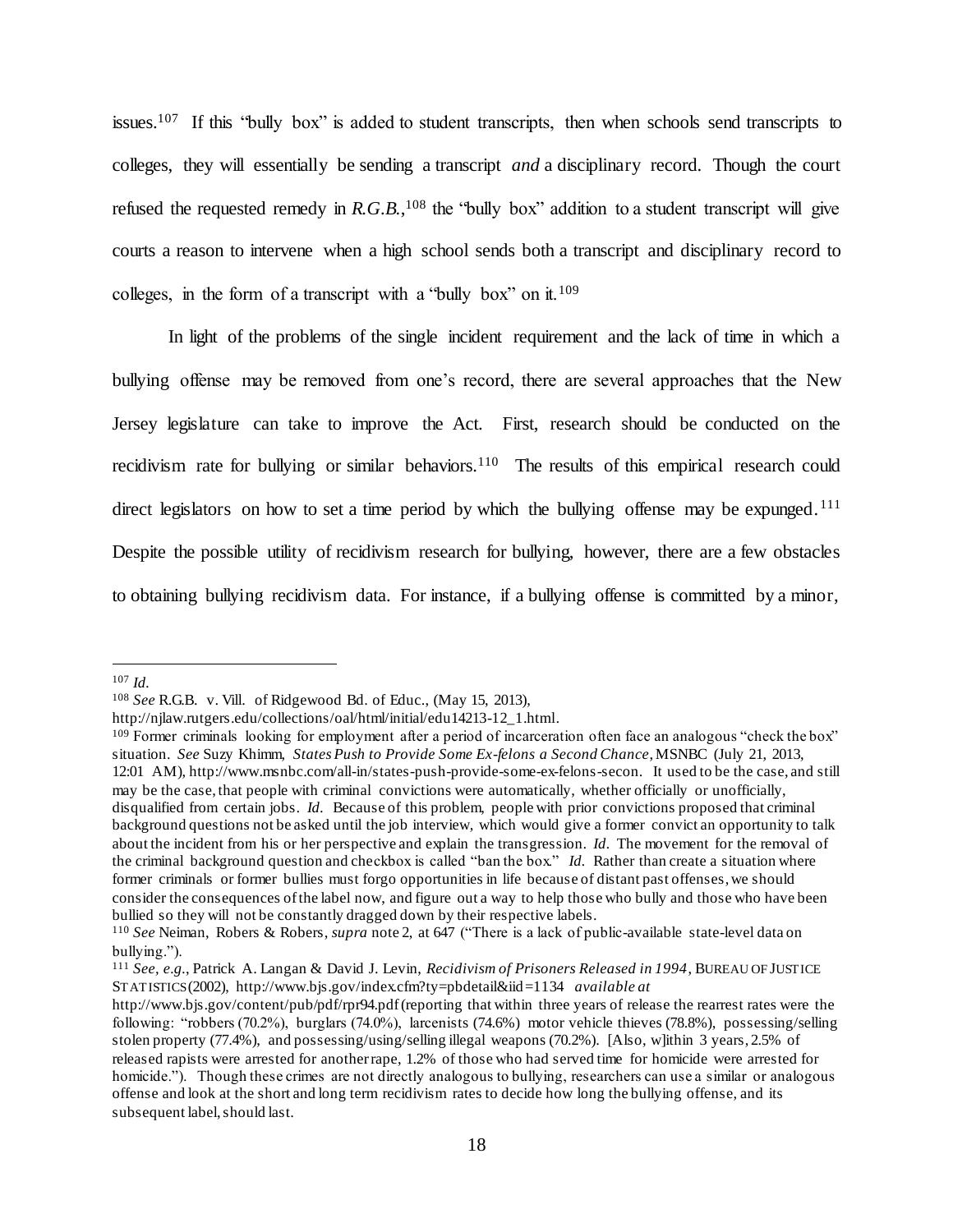who then reaches the age of majority, that offense may disappear from the record, making the information unavailable to researchers looking to study recidivism rates. Another issue with gathering data on bullying is that there are forty-nine statutes that address bullying: which state's definition would be used? But carefully designed studies could likely overcome these problems. <sup>112</sup>

Even improved anti-bullying legislation will not eradicate the bullying problem, however. Twenty-eight percent of students in grades six through twelve and 20 percent of students in grades nine through twelve have been bullied.<sup>113</sup> Furthermore, 70.6 percent of students and 70.4 percent of school staff have witnessed bullying in their schools.<sup>114</sup> These numbers suggest that we need to think differently about how to solve the bullying problem.

# <span id="page-18-0"></span>V. Changing Our Approach to Bullying

According to Dan Kahan, small, carefully crafted measures are often far more successful at effecting change than more draconian approaches.<sup>115</sup> To illustrate, Kahan examines the way American attitudes toward domestic violence changed over time.<sup>116</sup> Though it may be hard to imagine today, Americans used to believe that "occasional violence [was] a normal part of family

<sup>&</sup>lt;sup>112</sup> Another way to analyze bullying recidivism rates could be by comparing bullying offenses to similar offenses take assault, for example—and observing the recidivism rate for *that* offense. By analogizing between similar offenses, we can reasonably predict whether or not a bully will recidivate, and if he or she will likely not recidivate within a period of time, we could eliminate the offense from the record and the accompanying stigma. The problem with this approach, however, is that a child who bullies once and never recidivates will be punished like other bullies who continue to bully; thus, it does not account for children who bully once and then learn from their mistake. It would be unfair to have legislation in place that labels and punishes children for bullying when there is the possibility that it was a one-time occurrence, given the multitude of negative consequences of the bully label. Comparing bullying with other offenses would not capture this distinction, and therefore would not adequately address bullying recidivism in a way that can be applied to expunging the records of one -time offenders. <sup>113</sup> *See Facts About Bullying*, STOPBULLYING.GOV, http://www.stopbullying.gov/news/media/facts/#listing (last visited Feb. 8, 2014). Stopbullying.gov was created by the Secretary of Education and the Secretary of Health and Human Services and serves as a resource for facts and advice about bullying and bullying prevention. *Id*. <sup>114</sup> *Id.*

<sup>115</sup> *See* Dan M. Kahan, *Gentle Nudges vs. Hard Shoves: Solving the Sticky Norms Problem*, 67 U. CHI. L. REV. 607, 607–08 (2000).

<sup>116</sup> *Id.* at 628.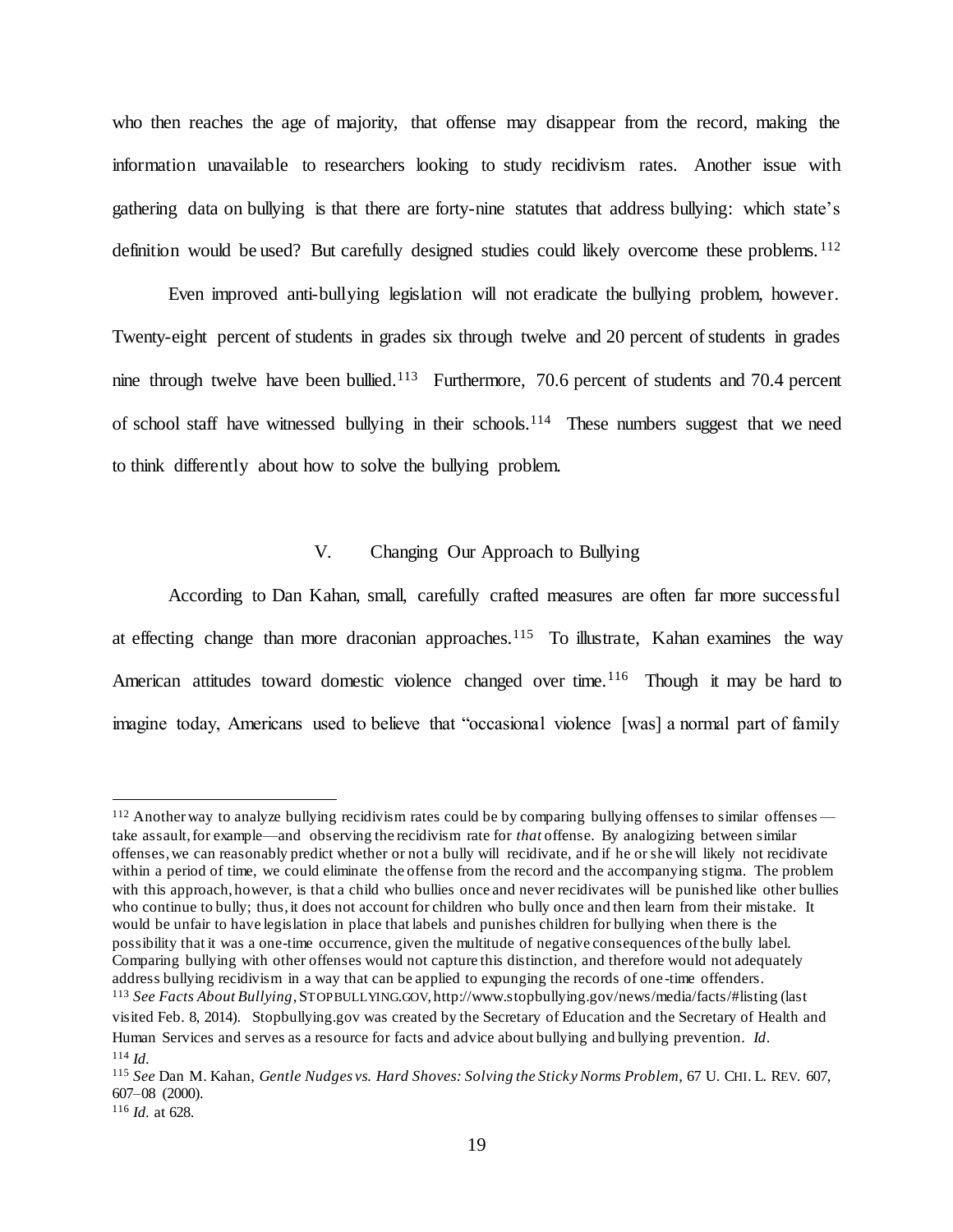life." $117$  In fact, a 1980 study found that "[a]lmost a third of American men and a quarter of American women perceive that it is normal for a husband or wife to slap the other 'on occasion."<sup>118</sup> Kahan explains that strict laws that punished offenders simply did not work; police refused to enforce the laws,<sup>119</sup> prosecutors did not proceed with cases, and judges did not impose harsh punishments.<sup>120</sup>

Instead, attitudes toward domestic violence changed through a series of "gentle nudges."<sup>121</sup> For instance, a publicity campaign that framed domestic violence as "cowardly or unmanly" was one gentle nudge that helped change America's attitude towards domestic violence.<sup>122</sup> Another nudge was the court's use of criminal and civil remedies for violating protective orders.<sup>123</sup> Though a judge may have been generally unwilling to enforce the strict domestic violence laws as they were at the time, the judge surely would enforce his or her own orders that were blatantly disregarded.<sup>124</sup> Thus, by approaching the problem of domestic violence with small, deliberate alterations (gentle nudges), rather than sweeping legal reform (hard shoves), America's attitude toward domestic violence changed drastically over time.<sup>125</sup>

Kahan's work is particularly relevant to the bullying context because it suggests that gentle nudges can effectively combat bullying.<sup>126</sup> Like domestic violence, there is a certain level of teasing or low-level bullying that people have accepted occurs in society (for better or for

<sup>117</sup> *Id.*

<sup>118</sup> *Id.* (citing ABUSED AND BATTERED:SOCIAL AND LEGAL RESPONSES TO FAMILY VIOLENCE 17, 27 (Dean D. Knudsen & JoAnn L. Miller, eds. 1991) (describing the 1980 study)).

<sup>&</sup>lt;sup>119</sup> This is one way in which domestic violence and bullying differ. While many people refused to enforce domestic violence laws, there does not seem to be the same level of resistance towards enforcing anti-bullying laws.

<sup>120</sup> *See* Dan M. Kahan, *Gentle Nudges vs. Hard Shoves: Solving the Sticky Norms Problem*, 67 U. CHI. L. REV. 607, 628 (2000).

<sup>121</sup> *Id.* at 630*.*

<sup>122</sup> *Id.*

<sup>123</sup> *Id.*

<sup>124</sup> *Id.*

<sup>125</sup> *Id.*

<sup>126</sup> *See generally* Dan M. Kahan, *Gentle Nudges vs. Hard Shoves: Solving the Sticky Norms Problem*, 67 U. CHI. L. REV. 607 (2000).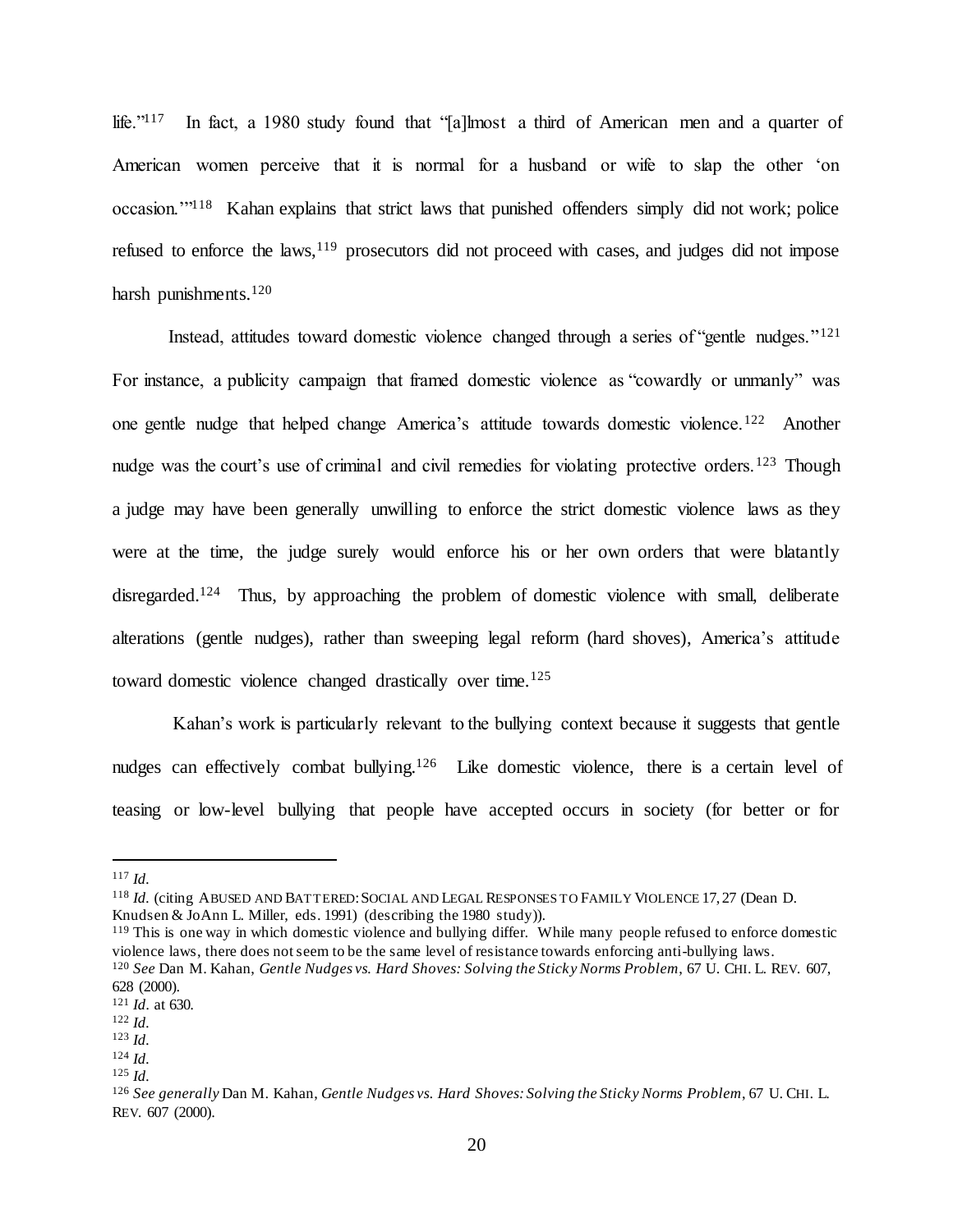worse).<sup>127</sup> Even though most people agree on an acceptable level of conflict amongst children, the current anti-bullying laws do not reflect this understanding because they often implement zerotolerance policies that do not account for different levels of bullying behavior.<sup>128</sup> By treating all bullying behaviors alike, anti-bullying laws act as hard shoves that exacerbate the bullying problem.<sup>129</sup>

Kahan argues that hard shoves often backfire because people are not willing to enforce laws that they view as too strict.<sup>130</sup> Non-enforcement is not an issue in the bullying context, however, since people are willing to enforce anti-bullying laws. Still, the current anti-bullying approach acts as a hard shove because anti-bullying laws label children as bullies and punish them, making the children more likely to take on the role of a bully and perpetuate the bullying problem.<sup>131</sup> Anti-bullying laws backfire not because people will not enforce them, but because enforcing the anti-bullying laws leads to more bullying by those who are labeled bullies. What we really need to do to combat the bullying problem is to replicate what was done in the domestic violence context: apply a series of gentle nudges.

The open question, however, is what sort of gentle nudges will prove most effective. One possibility is to implement a public information campaign like the one used to reduce the domestic violence problem. Though domestic violence and bullying are not identical issues, the message is the same: America will not stand for either. In the bullying context, campaigns like this are already

<sup>127</sup> *Cf.* Michael J. Higdon, *To Lynch a Child: Bullying and Gender Nonconformity in Our Nation's Schools*, 86 IND. L. J. 827, 831–32 ("Almost all children are teased of course, but a somewhat smaller percentage is actually bullied.").

<sup>&</sup>lt;sup>128</sup> For example, the mandatory reporting aspect of the New Jersey Anti-Bullying Bill of Rights Act implements a zero-tolerance approach to bullying. N.J. STAT.ANN. § 18A:37-16(b) (West 2013). <sup>129</sup> *Id.*

<sup>130</sup> *See* Kahan, *supra* not[e 115,](#page-18-0) at 610.

<sup>131</sup> *See supra* Part II.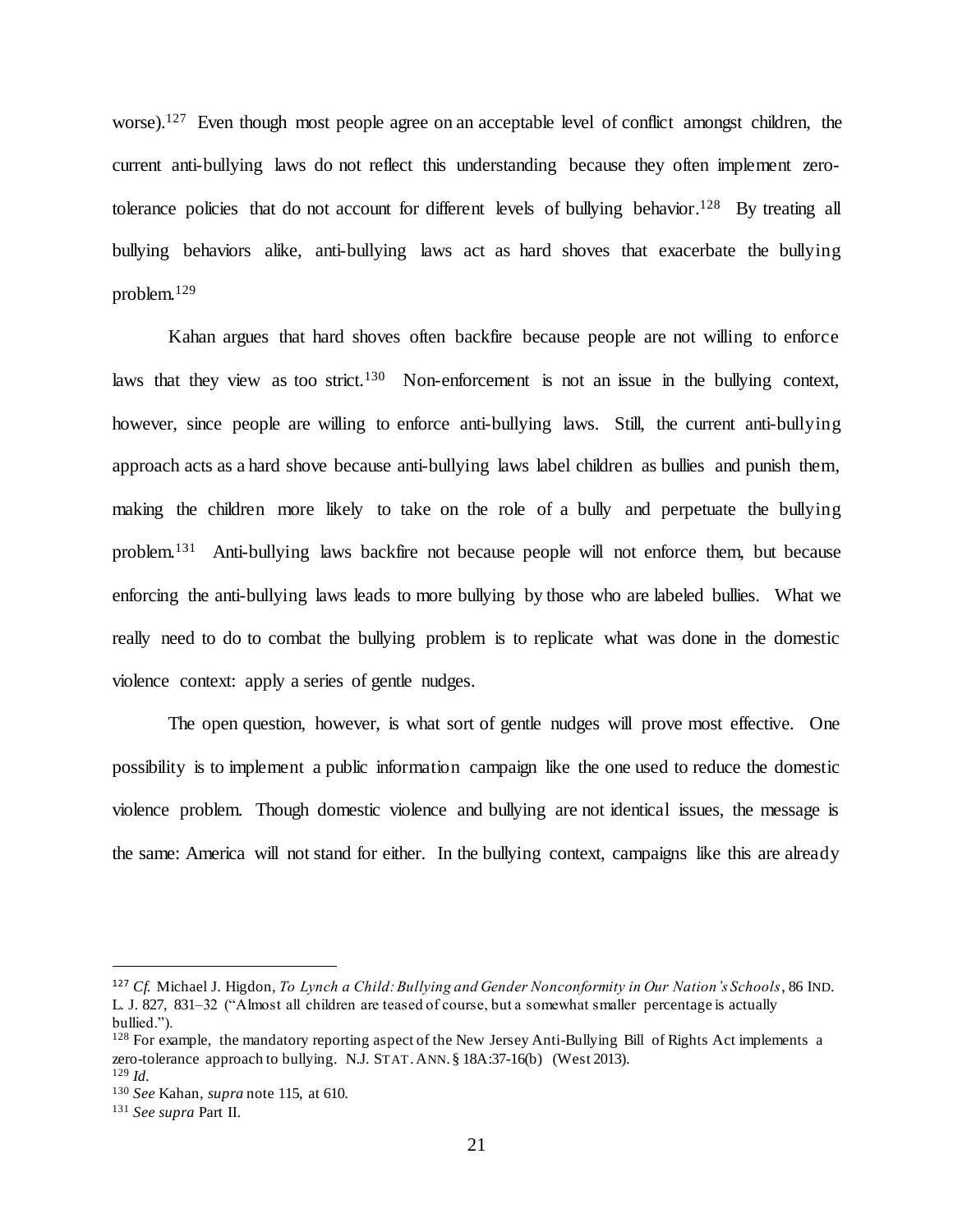<span id="page-21-0"></span>being implemented.<sup>132</sup> Many of the anti-bullying campaigns that already exist address the issue from different angles, such as girl-against-girl bullying,<sup>133</sup> or the bullying of members of the LGBT community.<sup>134</sup> Some campaigns offer tips to parents, teachers, and students on how to stop bullying,<sup>135</sup> while others seek justice through the court system for those who have been bullied. <sup>136</sup> Celebrities and public icons have spoken out against bullying<sup>137</sup> in ad campaigns,<sup>138</sup> and people have created documentaries<sup>139</sup> to spread the anti-bullying message far and wide.<sup>140</sup> Since these public campaigns against bullying have only been introduced recently, statistics about their effectiveness are still unavailable.

(describing an anti-bullying campaign by the federal government offering ways people can help stop bullying). <sup>133</sup> *See The Kind Campaign*,*supra* not[e 132.](#page-21-0)

<sup>132</sup> *See, e.g.*, *The Kind Campaign*, KINDCAMPAIGN.COM, http://www.kindcampaign.com/about/ (last visited Mar. 10, 2014) (describing an anti-bullying campaign targeting girl-against-girl crime); *see also Anti-Bullying Campaign*, PUBLICJUSTICE.NET, http://publicjustice.net/what-we-do/anti-bullying-campaign (last visited Mar. 10, 2014) (detailing an anti-bullying campaign aiming to litigate against wrongdoers); *see also What You Can Do*, STOPBULLYING.GOV, http://www.stopbullying.gov/what-you-can-do/index.html (last visited Mar. 10, 2014)

<sup>134</sup> *See It Gets Better*, ITGETSBETTER.ORG, http://www.itgetsbetter.org/ (last visited Mar. 10, 2014) (detailing an anti-bullying campaign targeting lesbian, gay, bisexual, transgender, and other bullied teens). Public figures such as Vice President Biden have participated in the "It Gets Better" campaign. *See Vice President Biden: It Gets Better*, ITGETSBETTER.ORG, http://www.itgetsbetter.org/video/entry/1831/ (last visited Mar. 10, 2014).

<sup>135</sup> *See What You Can Do*, *supra* not[e 132.](#page-21-0)

<sup>136</sup> *See Anti-Bullying Campaign*, PUBLICJUSTICE.NET, http://publicjustice.net/what-we-do/anti-bullying-campaign (last visited Mar. 10, 2014) (noting that Public Justice "seek[s] justice for bullying victims and their families" and "[s]erve[s] as a resource for plaintiffs' attorneys handling bullying cases").

<sup>137</sup> *See The Trevor Project – It Gets Better!*, YOUTUBE (Oct. 4, 2010),

http://www.youtube.com/watch?v=r4LtB0dV\_U0 (featuring celebrities such as Anne Hathaway, Julie Benz, and Rex Lee in an ad for the Trevor Project, aimed at reducing bullying and bullying -related suicides).

<sup>138</sup> *See, e.g.*, *'Glee' & 'Modern Family' Star Speaks Out on Bullying*, YOUTUBE (Oct. 5, 2010),

http://www.youtube.com/watch?v=ww9gU7H6kVk (addressing bullying-related suicides).

<sup>139</sup> *See, e.g.*, BULLY (The Bully Project & Where We Live Films 2011).

<sup>140</sup> Shane Koyczan, a poet and writer, performed a TED talk in 2013 about his experience with bullying. Shane Koyczan, *To This Day . . . For the Bullied and the Beautiful*, TED.COM (2013),

http://www.ted.com/talks/shane\_koyczan\_to\_this\_day\_for\_the\_bullied\_and\_b eautiful#t-27737. TED is a non-profit organization "devoted to spreading ideas, usually in the form of short, powerful talks." *Our Organization*,

TED.COM (2013), https://www.ted.com/about/our-organization. Shane Koyczan's TED Talk video has over two million views on the TED website and over one million views on YouTube. Shane Koyczan, *To This Day . . . For the Bullied and the Beautiful*, TED.COM (2013),

http://www.ted.com/talks/shane\_koyczan\_to\_this\_day\_for\_the\_bullied\_and\_beautiful#t-27737; *Shane Koyczan: "To This Day" … for the bullied and beautif*ul, YOUTUBE (Mar. 8, 2013),

https://www.youtube.com/watch?v=sa1iS1MqUy4. TED Talks Education also featured a clip of a student talking about his anxiety caused by bullying and how he deals with his situation. *Teens Talk: Bullying and Anxiety*, NJTVONLINE.ORG, http://www.njtvonline.org/programs/ted-talks-education/teens-talk-bullying-and-anxiety/.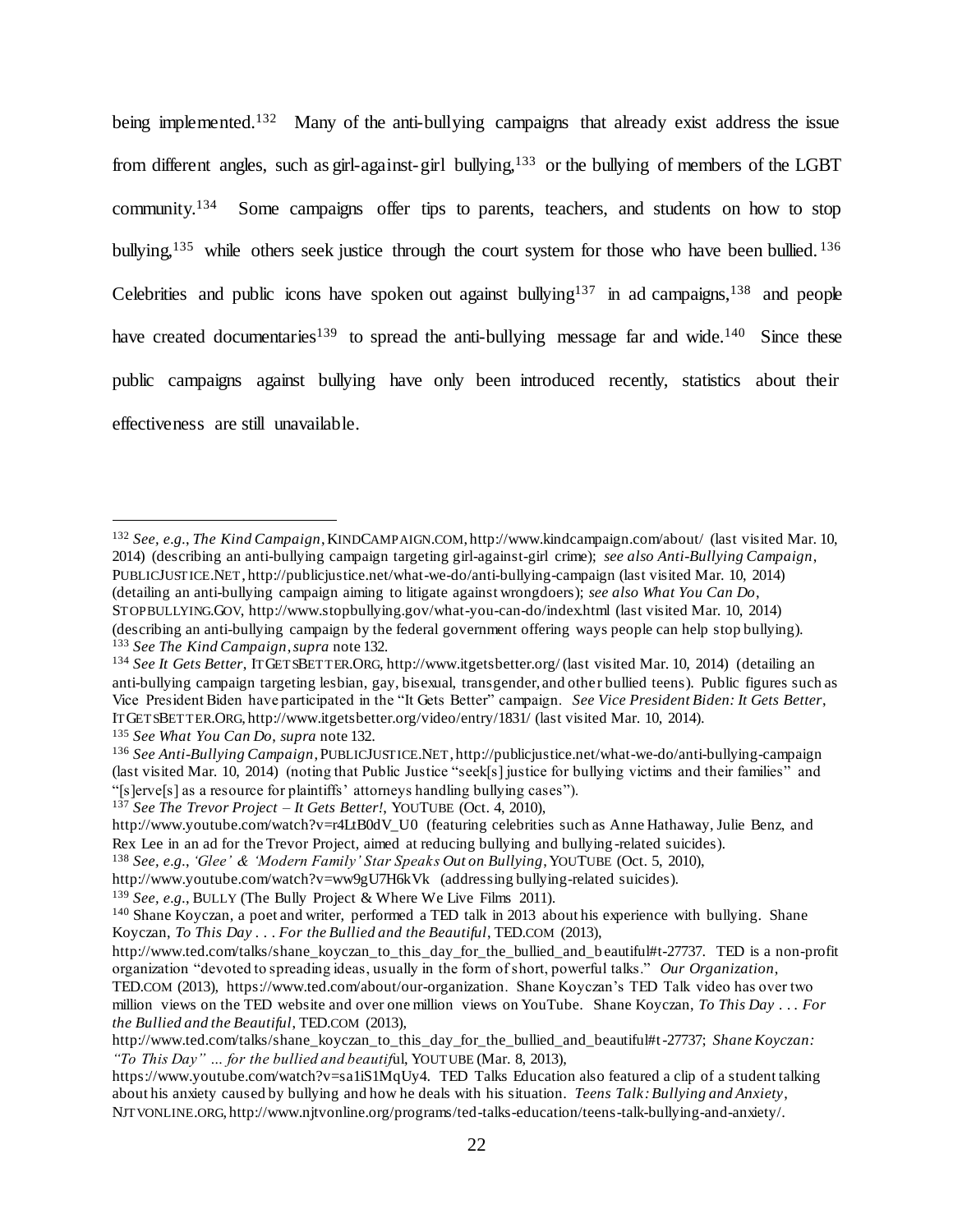<span id="page-22-0"></span>Perhaps surprisingly, bullying prevention programs in schools, which appear to be gentle nudges, have proven to be ineffective. Seokjin Jeong and Byung Hyun Lee published a study in 2013 regarding the effectiveness of school bullying prevention programs using data from the Health Behavior in School-Aged Children 2005–2006 study, which surveyed 195 schools and 7,001 students from sixth to tenth grade in public, private, and Catholic schools in America.<sup>141</sup> The study accounted for several individual-level and school-level variables<sup>142</sup> and concluded, "students attending schools with bullying prevention programs were more likely to have experienced peer victimization."<sup>143</sup> Jeong and Lee noted that students may learn anti-bullying techniques from the prevention programs, but that knowledge did not translate into students actually using what they learned.<sup>144</sup> Jeong and Lee explained that the preventive strategies taught sometimes did not translate into action because of the bully's social status in the particular school.<sup>145</sup> Further, the prevention programs were ineffective because the programs "g[a]ve bullies ideas for how to bully more effectively."<sup>146</sup>

But widespread public information campaigns might prove move effective than school anti-bullying programs, both because the content is more general and thus less likely to act as a

<sup>141</sup> *See* Seokjin Jeong & Byung Hyun Lee, *A Multilevel Examination of Peer Victimization and Bullying Prevention in Schools*, 2013 J. OF CRIMINOLOGY 1, 3–4 (2013).

<sup>&</sup>lt;sup>142</sup> *Id.* at 5. The individual-level variables used were race, sex, age, parental support, peer support, and school pressure. *Id.* The school-level variables were security climate, and whether the school had a Safe Passage program, gang prevention program, or bullying prevention program. *Id.* The Safe Passage Program "is a model for reducing school problems by bringing together school staff members, parents, the local health department, the local social service agency, local youth organizations, and students." *Id.* at 1. Finally, the study categorized victimization as physical victimization or emotional victimization. *Id.* at 5.

 $143$  *Id.* at 7.

<sup>144</sup> *Id.*

<sup>145</sup> *Id.*

<sup>146</sup> *See* Alexander Trowbridge, *Are Anti-Bullying Efforts Making it Worse?*, CBSNEWS (Oct. 10, 2013), http://www.cbsnews.com/news/are-anti-bullying-efforts-making-it-worse/ (reporting the Jeong and Lee study and stating that the study's findings are consistent with another researcher's findings). A video of the Jeong interview on the CBS website further expands on the paper, stating that "the videos may actually teach students different bullying techniques and even new ways to bully through social media and texting." *Id.* Further, "some of the programs even teach students how to bully without leaving any evidence behind." *Id.* The video concludes, "until the message delivered by anti-bullying programs improves, some programs may be doing more harm than good." *Id.*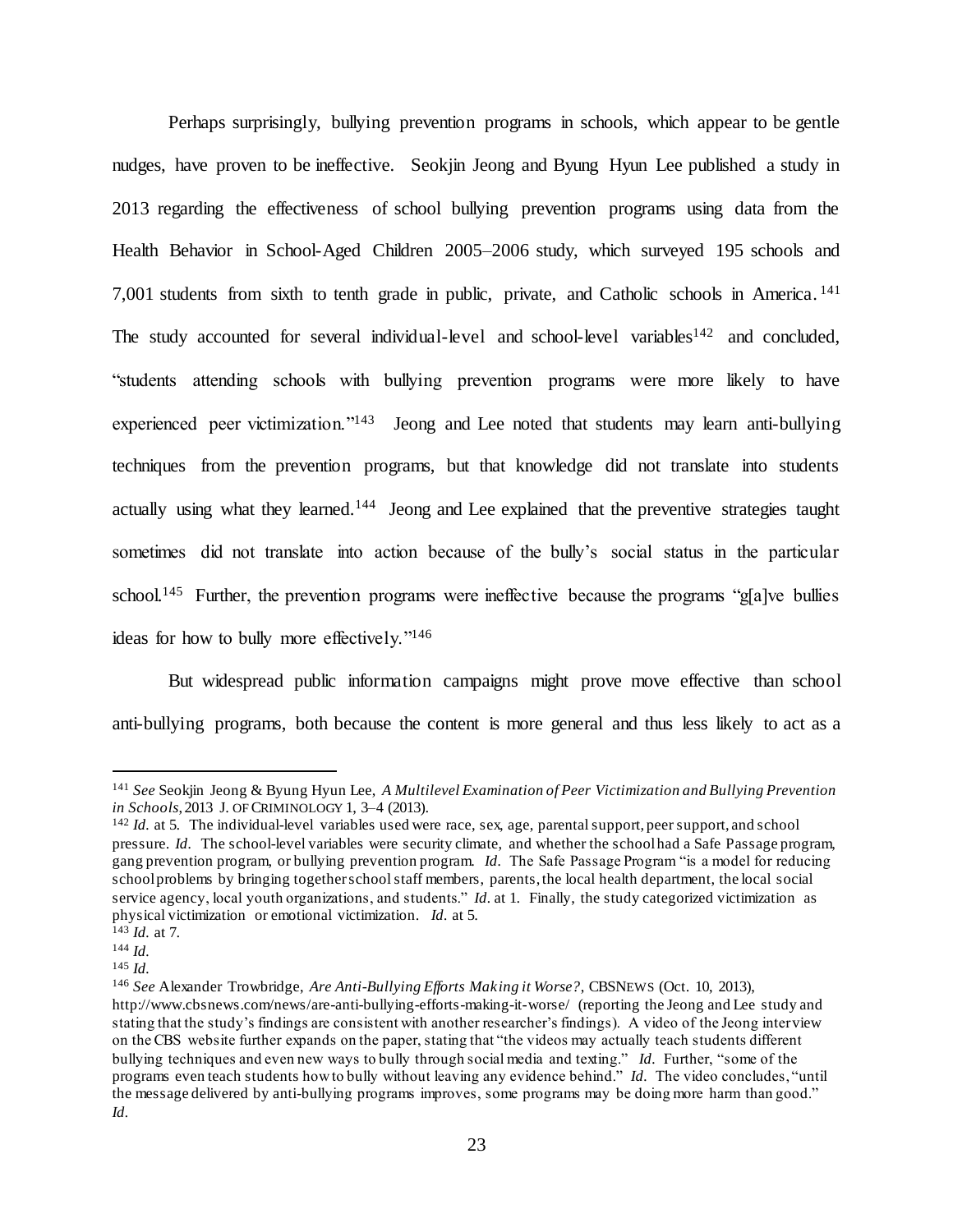tutorial for bullies, and because students might be more receptive to the anti-bullying message when it is conveyed by a celebrity or public figure rather than a school official. At a minimum, the Jeong and Lee study illustrates the need for more research and experimentation to figure out which aspects of bullying prevention programs work and which aspects do not. As researchers determine what makes a bullying prevention program work, new techniques can be gradually implemented into existing bullying prevention programs until an ideal program is created.

<span id="page-23-0"></span>Another way to develop gentle nudge approaches to the bullying problem is to test antibullying measures in the private school system in New Jersey.<sup>147</sup> Since the Act does not apply to private schools, these schools can come up with their own methods to combat bullying.<sup>148</sup> The general population of private schools is different from the population of public schools, and may require a different approach.<sup>149</sup> Nevertheless, in the same way that individual state statutes offer a way for the nation to experiment to find the best way to handle the bullying problem,  $150$  private schools can be used as laboratories for anti-bullying measures because they are not required by law to follow the Act.<sup>151</sup> Since "some [private] schools deal with [the bullying problem] more adequately than others," we can learn from the successes and failures of the different anti-bullying measures taken by private schools, while determining what changes to make in the public school system.<sup>152</sup> The Jeong and Lee study included statistics from private and Catholic schools and

<sup>147</sup> Private schools have already started addressing the bullying problem in their own way. *See generally* Abott Koloff, *N.J.'s Private Schools Set Their Own Rules on Bullying*, NORTHJERSEY.COM (Sept. 1, 2013),

http://www.northjersey.com/englewood/NJs\_private\_schools\_set\_their\_own\_rules\_on\_bullying.html (explaining what approaches private schools in New Jersey have taken to address the bullying problem).

<sup>148</sup> N.J. STAT.ANN. 18A:37-31(a) (West 2013) ("Nonpublic schools are *encouraged* to comply with the provisions of the Anti-Bullying Bill of Rights Act.") (emphasis added).

<sup>&</sup>lt;sup>149</sup> Since private schools are not required to follow this law, they would need some other incentive to be a part of experimenting with solutions to the bullying problem.

<sup>150</sup> *See* James A. Gardner, *The "States-as-Laboratories" Metaphor in State Constitutional Law*, 30 VAL. U. L. REV. 475 (1996) (discussing the metaphor of using states as laboratories to test laws and policies for larger use).

<sup>151</sup> § 18A:37-31(a) (West 2013). Though the New Jersey Anti-Bullying Bill of Rights of Act does not apply to private schools, if private schools set up anti-bullying policies and do not follow them, they can potentially be sued for breach of contract. *Id.*

<sup>152</sup> *See* Koloff, *supra* not[e 147.](#page-23-0)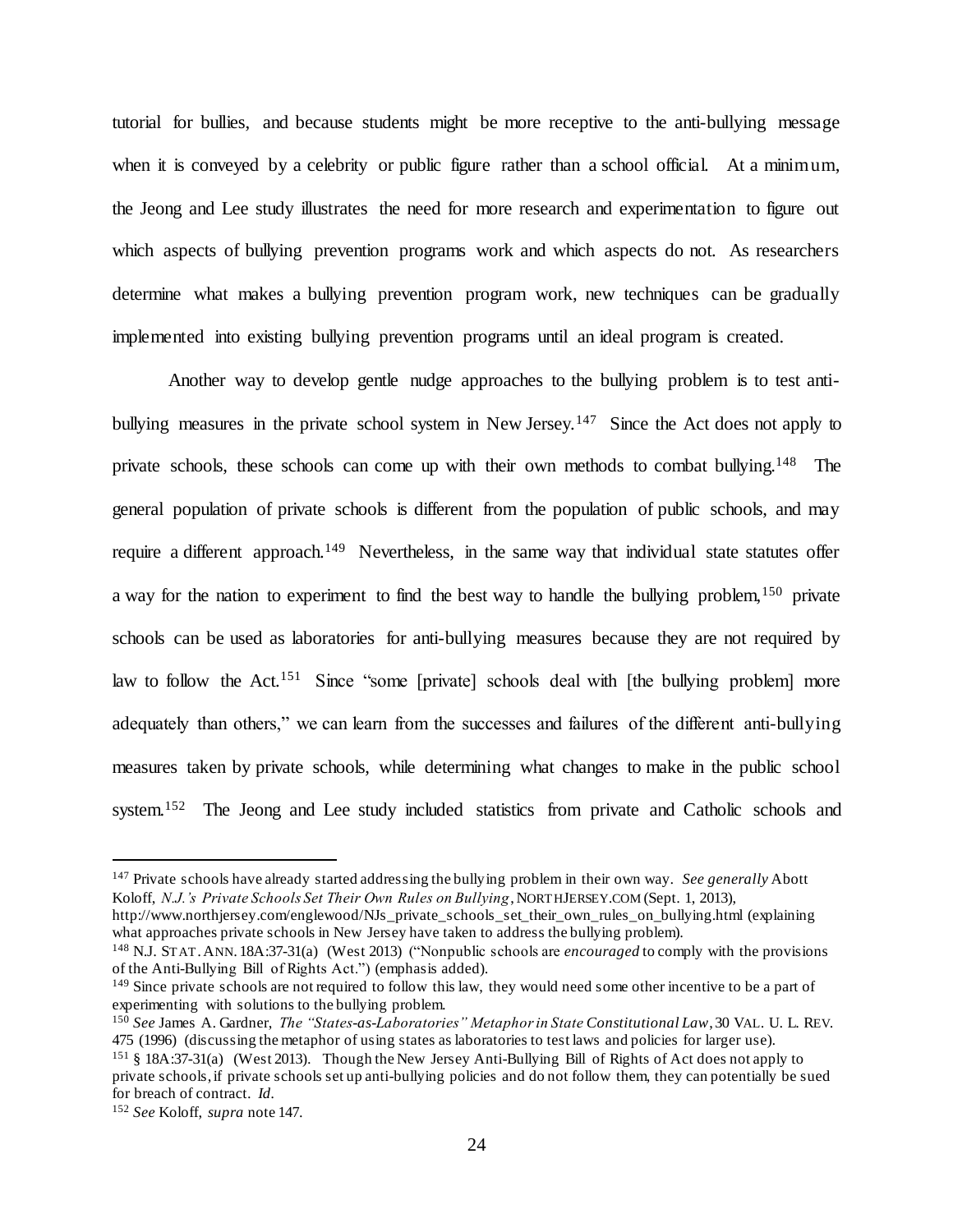would be an appropriate starting point for determining which factors make a bullying prevention program more or less effective.<sup>153</sup> By experimenting in the private school system where the Act is not binding, we can discover new and unique ways to combat bullying.

Researchers have already started conducting experiments in private schools that offer ways to improve our current approach to bullying. Vivian Gussin Paley of the University of Chicago Laboratory Schools used a gentle nudge of her own when she conducted an experiment to figure out what happens when a new rule is introduced into the classroom.<sup>154</sup> As a kindergarten teacher, Paley saw the same dynamic in her classroom year after year, with few students dominating interactions and deciding who would be a part of certain groups.<sup>155</sup> To change this, Paley introduced the rule "you can't say you can't play" into her classroom.<sup>156</sup> If a student wanted to play with another student, the student could not be rejected—one student could not tell another student, "You can't play."<sup>157</sup> Throughout the process of introducing this rule, Paley interviewed older students in the school about what they thought of the new rule.<sup>158</sup> The older students in Paley's school doubted that the rule would work, even though they thought it was fair.<sup>159</sup> Despite the pessimism of the older students, Paley was surprised at how well her kindergarten students took to the new rule.<sup>160</sup> To the younger students who had limited experience in the classroom, "you can't say you can't play" was a gentle nudge that required them to make only a slight adjustment in their attitudes towards play. Through this experiment, Paley learned that a child's

 $\overline{a}$ 

<sup>159</sup> *Id.*

<sup>153</sup> *See* Jeong & Lee, *supra* note [141.](#page-22-0)

<sup>154</sup> *See generally* VIVIAN GUSSIN PALEY,YOU CAN'T SAY YOU CAN'T PLAY (1993).

<sup>155</sup> *Id.*

<sup>156</sup> *Id.* at 3.

<sup>157</sup> *Id.* at 4.

<sup>158</sup> *Id.*

<sup>&</sup>lt;sup>160</sup> See VIVIAN GUSSIN PALEY, YOU CAN'T SAY YOU CAN'T PLAY 93 (1993).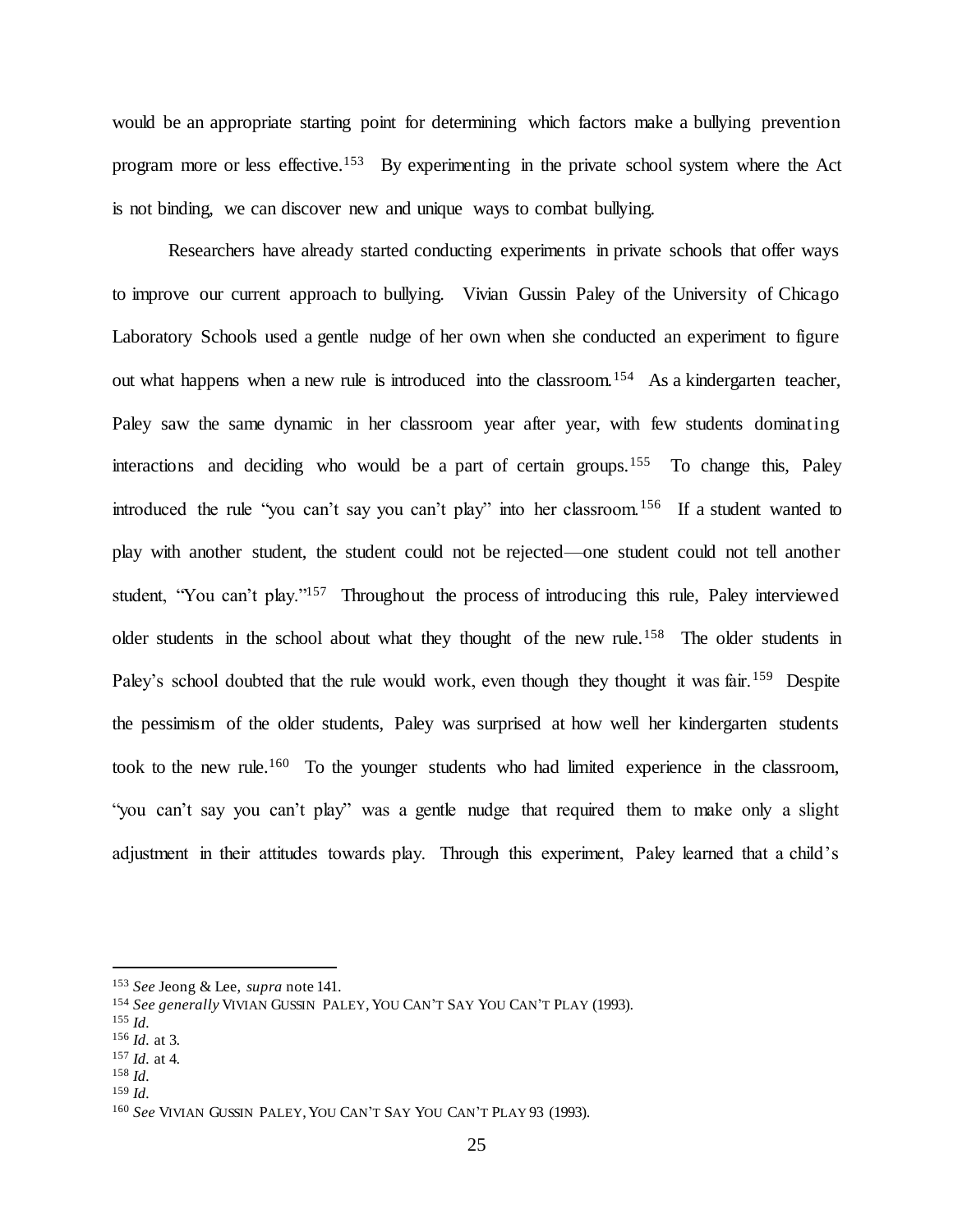behavior can be positively influenced by cooperation of his or her peers in following a rule that encourages inclusiveness and fairness.<sup>161</sup>

Like Paley's approach in her classroom, we need to take small steps to change the attitudes of children and young adults and how they interact with one another. If Paley's findings are reproducible, then one way to prevent bullying is to intervene early and often, and encourage children to follow rules that emphasize cooperation. A gentle nudge approach to combatting bullying that focuses on young children is in line with the anti-bullying literature, which states that an individual's risk of peer victimization decreases as he or she gets older.<sup>162</sup> Jeong and Lee's study found that "older students were 15 percent less likely than younger students to be victims of school bullying," which illustrates the importance of focusing anti-bullying efforts on younger children.<sup>163</sup> Paley's work dealt with young children, and through careful and informed experimentation, as well as simple trial and error, we could also develop a series of gentle nudges that would help reduce bullying among older children.<sup>164</sup>

#### VI. Conclusion

Labeling theory makes clear that the New Jersey Anti-Bullying Bill of Rights Act might actually compound the bullying problem. At a minimum, legislators should amend the definition of bullying to require more than one incident and require that the bullying offense is erased from a person's record once they are unlikely to recidivate. A well-crafted law could ensure that those who commit serious bullying offenses are punished for their behavior, but avoid saddling young

<sup>&</sup>lt;sup>161</sup> *Id.* at 118. ("The children are learning that it is far easier to open the doors than to keep people out.").

<sup>162</sup> *See* Jeong & Lee, *supra* not[e 141,](#page-22-0) at 2 ("[H]igh-school students are less vulnerable to bullying victimization compared to elementary- and middle-school students.").

<sup>163</sup> *Id.* at 6.

<sup>164</sup> *Id.*